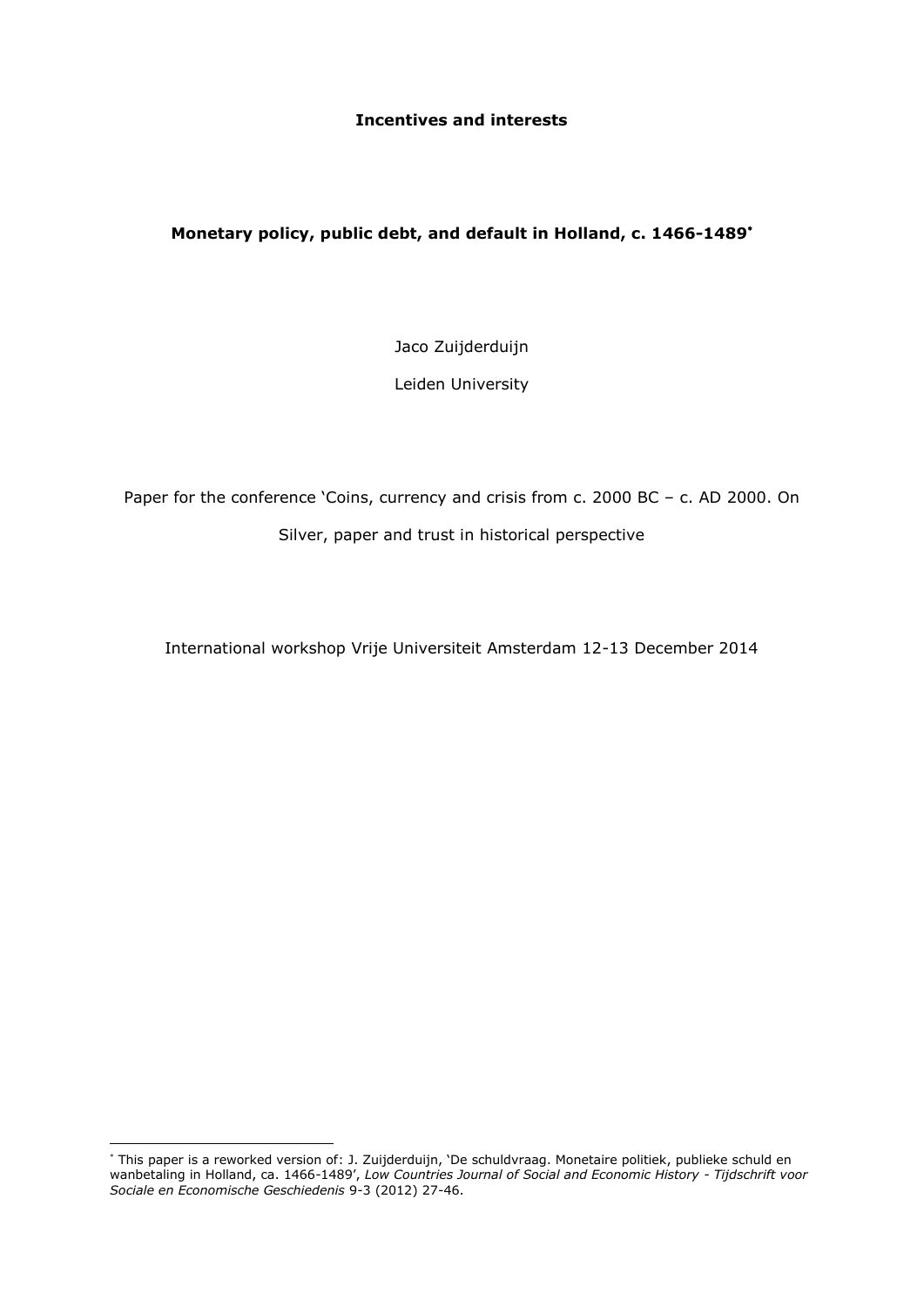#### Abstract

*In the second half of the fifteenth century the largest towns in the county of Holland created substantial public debts. This article puts forward the hypothesis that towns speculated on sovereign monetary policy in the process. They exposed themselves and their creditors to fluctuations in the exchange rates between silver and gold coins, which initially caused the reduction of their real 'interest payments' due to ongoing debasement of silver coins, and thus allowed the towns some breathing space. However, when the sovereign decided to revalue silver coins, in 1489, the towns all of a sudden faced much higher expenses, and defaulted. The article explains the mechanism at play, and discusses evidence for speculation by the towns on sovereign monetary policy.*

I

-

In 1504 a few government agents of Philips the Handsome (r. 1482-1506) reported on the finances of the town of Leiden, in the province of Holland. At the time, the town had already been in dire straits for many years, struggling with a towering public debt that the town did not manage to shrug off. Convinced that the town's finances should have improved by 1504, the government agents wrote a devastating report, in which they accused local magistrates of self-enrichment, and spoke of 'defunct government'.<sup>1</sup>

Leiden was not the only town in Holland experiencing severe financial problems, causing both contemporaries and historians to wonder how the situation could have gotten out of hand. Why did so many towns create debts they eventually failed to service?<sup>2</sup> In an attempt to answer this centuries-old question, this article formulates the

Haarlem onder curatele', *De klopkei: mededelingenblad van de heemkundekring "De Erstelinghe"* 25: 4 (2001)

<sup>1</sup> *…sobren ende crancken regemente…* H.G. Hamaker, 'De stad Leiden in staat van faillissement', *Verslagen en mededeelingen van de vereeniging tot uitgaaf der bronnen van het Oud-vaderlandsch recht* 3 (1898) 181-207, pp. 184. Cf. corruption: M. Damen, 'Corrupt of hoofs gedrag? Geschenken en het politiek netwerk van een laatmiddeleeuwse Hollandse stad', *Tijdschrift voor Sociale en Economische Geschiedenis* 2 (2005) 68-94; W. Blockmans, 'Corruptie, patronage, makelaardij en venaliteit als symptomen van een ontluikende staatsvorming in de Bourgondisch-Habsburgse Nederlanden', *Tijdschrift voor Sociale Geschiedenis* 11 (1985) 231-247. <sup>2</sup> There is a rather large literature on the financial problems of the towns of Holland: I. Prins, *Het faillissement der Hollandsche steden: Amsterdam, Dordrecht, Leiden en Haarlem in het jaar 1494, uit de wordingsgeschiedenis van den Nederlandschen Staat* (Amsterdam 1922); E. Dijkhof, ' "Omme de meeste schade metter mynstere te verhuedene". Lijf- en erfrenten in Gouda', *Skript* 7 (1985) 20-29; E. Sewalt, '1501: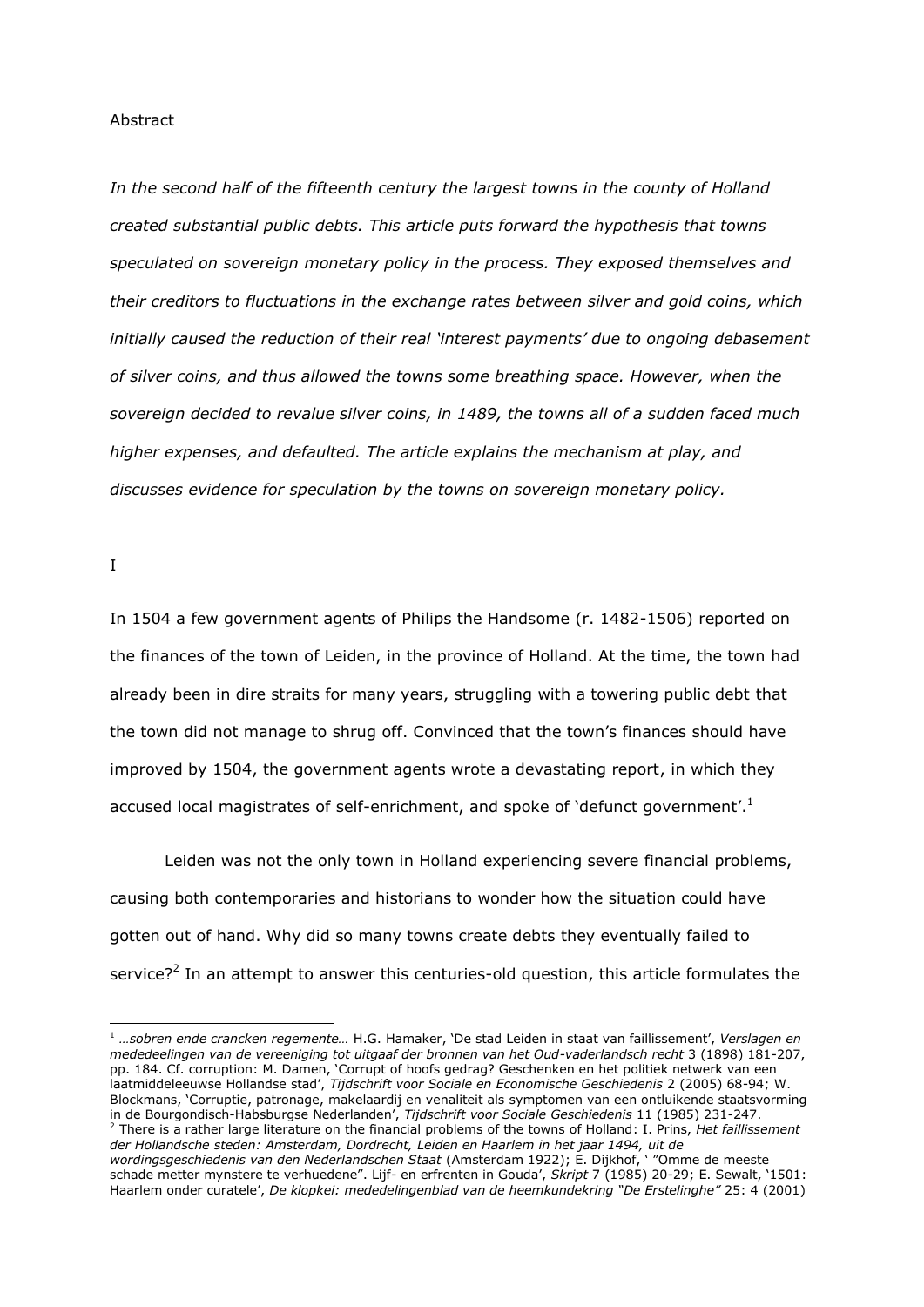hypothesis that town magistrates decided to shape their public debt in such a way that it contained a speculative element. They used a financial construction that initially reduced the interest payments the towns were due in an artificial way. The town magistrates speculated on the continuing depreciation of coins: as long as the ruler continued to decrease the silver content of silver coins, as he did in the 1470s and 1480s,<sup>3</sup> the towns' interest payments decreased as well. The construction that will be explained in detail in section 2, allowed the towns to let their public debt rise to unprecedented levels.

Of course this was bound to go wrong. The towns of Holland created substantial public debts over the 1470s and 1480s, but they faced an enormous problem when Maximilian of Habsburg (regent 1482-1493; regent 1506-1515) decided to increase the silver content of silver coins at the end of 1489. Now the towns all of a sudden faced far larger interest payments, causing them to renege on their obligations.<sup>4</sup> In 1492 Maximilian was forced to allow Haarlem a moratorium, protecting this town from claims.<sup>5</sup> Since this town could no longer pay interest on its public debt, the town government feared angered creditors would seek compensation with citizens of Haarlem – something creditors were legally entitled to do. Shortly after Dordrecht, Leiden, Amsterdam and Gouda also received moratoriums – apparently Delft was the only of Holland's large towns that could do without.

Elsewhere in the Low Countries towns such as Antwerp, Bois-le-Duc, and Lier struggled with similar problems.<sup>6</sup> Historians have therefore linked the towns' financial

l

<sup>18-23;</sup> H.W. Dokkum en E.C. Dijkhof, 'Oude Dordtse lijfrenten' in L.M. VerLoren van Themaat e.a. (red.), *Oude Dordtse Lijfrenten. Stedelijke financiering in de vijftiende eeuw* (Amsterdam 1985) 37-90, 87-88; W. Downer, 'De financiële toestand van de stad Leiden omstreeks 1500' (onuitgegeven manuscript, beschikbaar in het Regionaal Archief Leiden); J.D. Bangs, 'Hollands civic lijfrente loans (XVth century): some recurrent problems', *Publication du centre europeen d'études Burgondo-Médianes* 23 (1983) 75-82.

<sup>3</sup> H.E. van Gelder, 'De muntpolitiek van Philips de Schone, 1482-1496', *jaarboek voor Munt- en Penningkunde*  XXXVIII (1951) 42-54.

<sup>4</sup> Although we should point out that the ruler, in the 1489 decree that called for increasing the silver content of silver coins, was aware of the problems this could cause for towns, and tried to limit the effects of this as far as possible. However, such attempts were of no avail (A. Groustra-Werdekker, *De muntordonnantie van 11 december 1489*. Bronnen uitgegeven door het Nederlands Muntmuseum 7 (Nieuwegein 2001) pp. 72-73; J.G. Stuurman, 'Met gelijke munt betalen eind XVe eeuw: het volle pond' in: H. de Schepper (red.) *Miscellanea consilii magni. Bijdragen over rechtspraak van de Grote Raad van Mechelen* II (Amsterdam 1984) 3-69, pp. 3- 4).

<sup>&</sup>lt;sup>5</sup> The date of this first moratorium is derived from: E. Sewalt, `Atterminatie ende staet. De rol van het landsheerlijk gezag bij de ondercuratelestelling van de stad Haarlem in de late middeleeuwen' (doctoraalscriptie Haarlem 1994, available in Noordhollands Archief) 63, 127-130.

<sup>6</sup> J. Hanus, *Tussen stad en eigen gewin. Stadsfinanciën, renteniers en kredietmarkten in 's-Hertogenbosch (begin zestiende eeuw)* (Amsterdam 2007) 21-47; B. Blondé, 'De saneringspogingen van de Bossche stadsfinanciën in de eerste helft van de zestiende eeuw: spiegel van een politieke, sociale en economische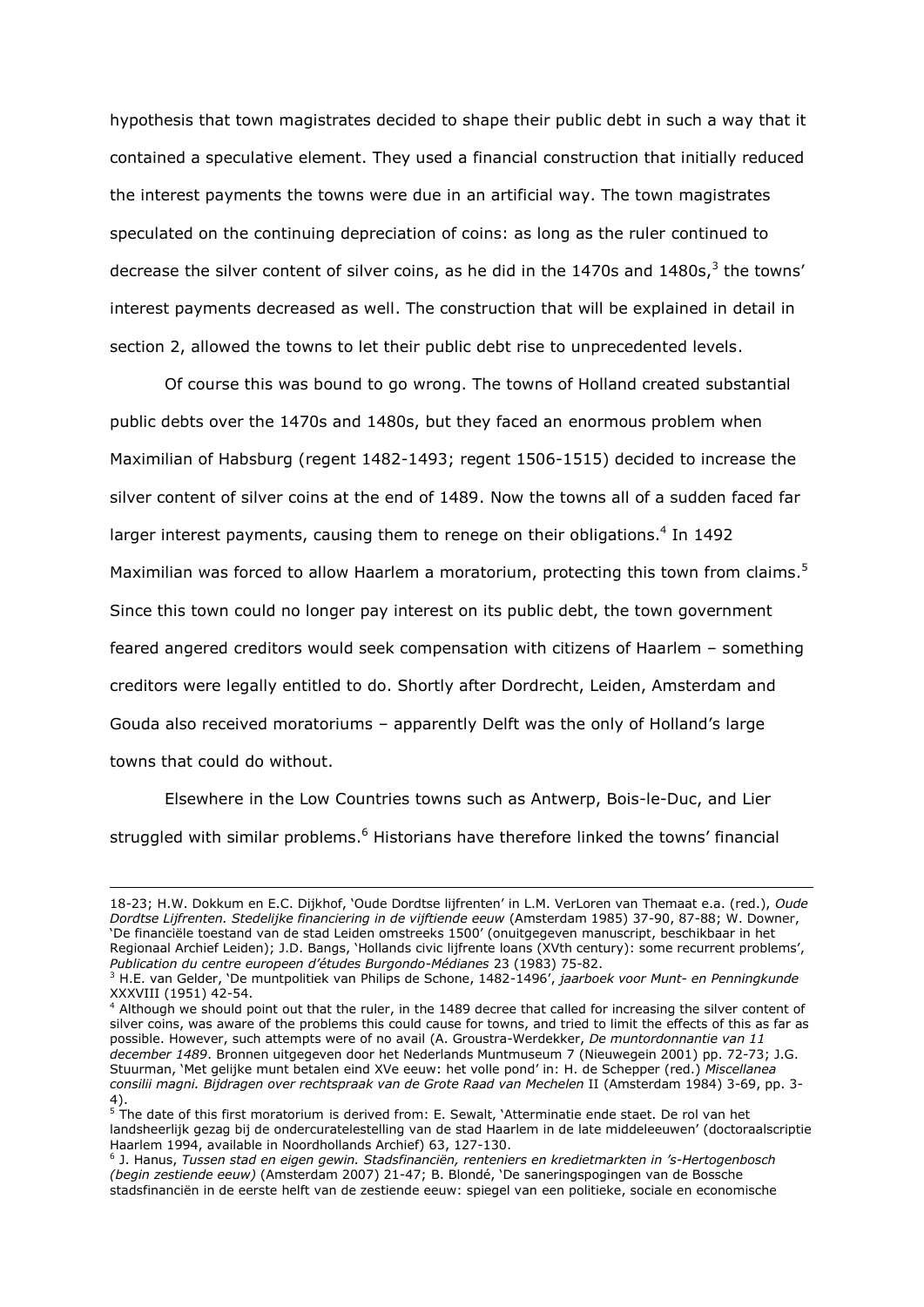problems to the rulers Charles the Bold (r. 1467-1477) and Maximilian, and their increasing demand for funds. To meet such demands, towns had to turn to financial markets, where they contracted long-term loans, usually at very reasonable interest rates ranging from c. 5-10%. In this way the rulers' demand for funding contributed to the towering public debts the towns of Holland struggled with.<sup>7</sup> Usually the towns borrowed individually, but in 1482-1483 several of them had also teamed up to borrow an enormous amount of money. In this case several towns shared the obligation for timely interest payments; as soon as one of them reneged, all were in trouble.<sup>8</sup> Such problems became all the more likely due to war, partisan strife, and a slumping economy that caused urban revenues to decrease during the final decades of the fifteenth century.

The idea that towns constructed their public debt in such a way as to profit from the depreciation of silver coins, contributes to the historiography in several ways. First, it links up with literature on the reorganization of public finance in Holland in the sixteenth century, described by James Tracy as a financial revolution. In this process, the organization of public debt moved from individual towns, to the Estates of Holland, the representative body that quickly gained importance and became Holland's governing body during the Dutch revolt (1572-1648). According to Tracy this centralization of public debt paved the way for the public finance of the Dutch Republic.<sup>9</sup> Elsewhere, I have argued that this centralization must be regarded as a reaction to the financial problems of the 1480s and 1490s.<sup>10</sup> The idea that towering public debt and the increase of the silver content of silver coins, in 1489, contributed to the collapse of town finances is well known. The idea that this towering public debt was the result of speculation is new,

ł

realiteit?', *Driemaandelijks tijdschrift van het gemeentekrediet in België* 172 (1990) 65-75; H. Van der Wee, *The growth of the Antwerp money market and the European economy (fourteenth-sixteenth centuries). II. Interpretation* (Leuven 1963) 106-107.

 $<sup>7</sup>$  Except for the literature mentioned above, the development of the rulers' demand for funding is described in:</sup> W. Ryckbosch, 'Stedelijk initiatief of hertogelijke repressie? Financiële hervormingen en kredietbeleid te Gent (1453-1495), *Tijdschrift voor Sociale en Economische Geschiedenis* 4 (2007) 3-28; E. van Cauwenberghe, *Het vorstelijk domein en de overheidsfinanciën in de Nederlanden (15de -16de eeuw). Een kwantitatieve analyse van de Vlaamse en Brabantse domeinrekeningen* (Brussel 1982) 328-342; Van der Wee, *The growth of the Antwerp money market* II*,* 105-109.

<sup>&</sup>lt;sup>8</sup> J. Zuijderduijn, 'De laatmiddeleeuwse crisis van de overheidsfinanciën en de financiële revolutie in Holland', *Bijdragen en mededelingen betreffende de geschiedenis der Nederlanden* 125-4 (2010) 3-24; C.J. Zuijderduijn, 'The emergence of provincial debt in the county of Holland (thirteenth-sixteenth centuries)', *European Review of Economic History* 14 (2010) 335-359.

<sup>9</sup> J.D. Tracy, *A financial revolution in the Habsburgh Netherlands. 'Renten' and 'renteniers' in the county of Holland (1515-1565)* (Berkeley/Los Angeles/London 1985).

 $^{10}$  Zuijderduijn, 'De laatmiddeleeuwse crisis van de overheidsfinanciën en de financiële revolutie in Holland'.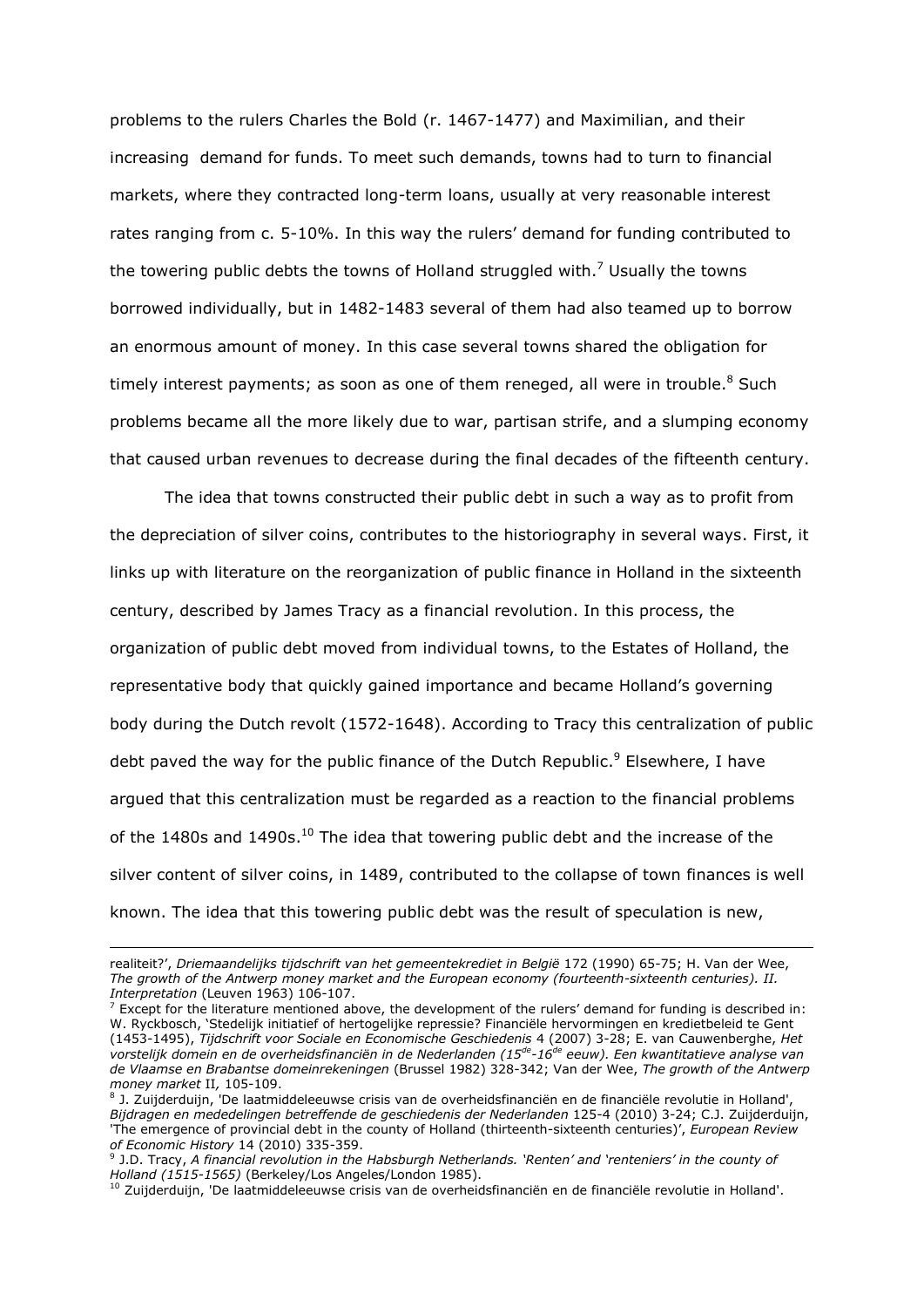however, and may help explain why towns continued to increase public debt – even 'to an absurd extent', to speak with the historian Jan Marsilje. $^{11}$  Surely the town magistrates involved – coming from the ranks of merchants and entrepreneurs – were clever enough to come up with a shrewd technique to keep interest payments low in the short term. However, it seems they lost sight of the long-term, and in particular the possibility of the ruler changing his policy of continuing coin depreciation, and the risks this posed to urban finances. 12

Second, the hypothesis we put forward in this paper can help explain the disastrous depreciation of silver coins 1470s and 1480s. In this respect the historian Wim Blockmans pointed out that the mighty towns of Flanders do not appear to have opposed this development: during meetings of the Estates of Flanders coin depreciation was hardly ever discussed. Blockmans concluded:

The towns reacted quite indifferently to the ruler's autocratic and opportunistic behaviour, perhaps out of respect for his seignorage, and surely also because there were few ways to check coin circulation. $^{13}$ 

It is indeed puzzling to see that the towns, commercial centers dependent on a solid monetary system, apparently did not react to coin depreciation. Opposition came not from townsmen, but from nobles and ecclesiasts: the historian Peter Spufford noticed these group protested against the ruler's monetary policy because they were often dependent on income from rents and annuities. Due to coin depreciation, they faced a reduction in their incomes. The cronicler Jean Molinet (1433?-1507) the abbot and knight

<sup>11</sup> J.W. Marsilje, *Het financiële beleid van Leiden in de laat-Beierse en Bourgondische periode +/- 1390-1477* (Hilversum 1985) 316.

<sup>12</sup> Cf. the reliability of town magistrates the aforementioned articles by Damen and Blockmans, and M. van der Heijden, 'Stadsrekeningen, stedelijke financiën en historisch onderzoek', *NEHA bulletin voor de economische geschiedenis in Nederland* 13 (1999) 129-166, pp. 133.

<sup>13</sup> *Zij betoonden zich vrij lankmoedig tegenover autokratisch en opportunistisch optreden [van de landsheer], misschien uit respekt voor het heerlijk muntrecht, en beslist ook omdat de kontrolemiddelen op de muntcirkulatie weinig efficiënt waren* (Blockmans, *De volksvertegenwoordiging*, 508).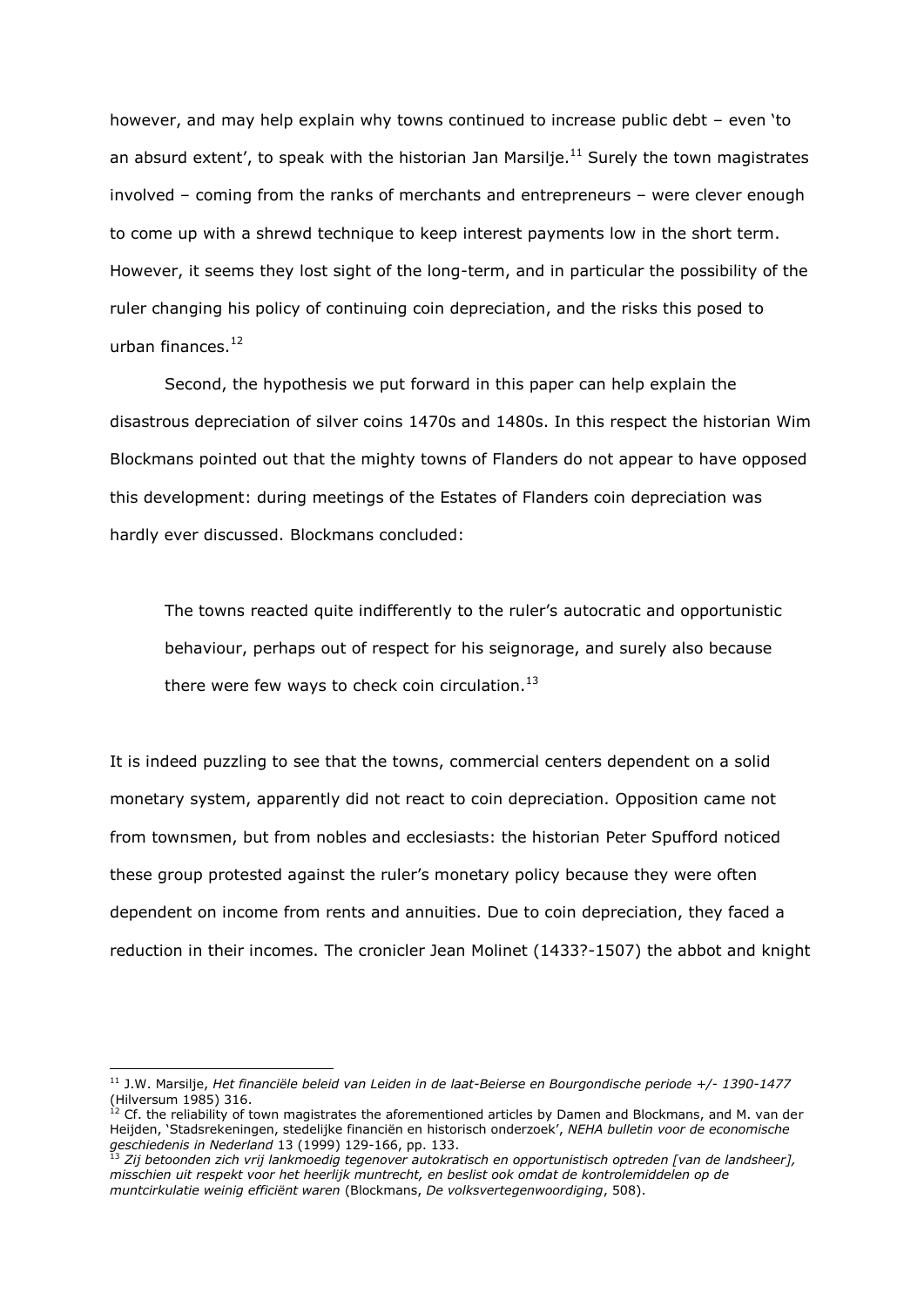of the order of the *Toison d'or*, Jean of Lannoy (1410-1493), was a major spokesman for *qui avoyent rentes*. 14

This paper tests the hypothesis that town magistrates constructed public debt in such a way it consisted a speculative element. They expressed debts in silver coins, and thus profited from the ruler's depreciation policy: in this way they managed to keep urban public debt manageable. They did not do the obvious thing: to express debts in the far more stable gold coins, which was a much used method to safeguard transactions from losses due to depreciation.<sup>15</sup> I focus on developments in Holland, where public debt caused a severe financial crisis, that also must be connected to the aforementioned sixteenth-century developments in the field of public finance. However, the speculative mechaism we present in this paper may also be instructive for other areas: many medieval rulers used coin depreciation as a source of income,  $16$  and the creation of public debt by selling annuities in financial markets was also very common in large parts of the Nortwest of Europe.<sup>17</sup>

The paper starts with a short introduction to monetary policy in the fifteenth century (II). Next, we explain how towns, under specific circumstances, could reduce interest payments by expressing debts in silver coin (III). A third section presents evidence for speculation: towns do not appear to have opposed the ruler's policy of coin depreciation. Furthermore, towns appear to have switched from expressing debts in gold coin, to silver coin in the 1470s, so right when coin depreciation gained momentum. Due to this switch urban public debt was no longer protected against fluctuations of the exchange rate between gold and silver coins, but rather exposed to this (IV). Conclusions follow (V).

II -

<sup>14</sup> P. Spufford, *Money and its use in medieval Europe* (Cambridge 1989) 313-314, 318; P. Spufford, 'Coinage, taxation and the Estates-General of the Burgundian Netherlands', *Anciencs pays et assemblées d'états . Standen en landen* XL (1966) 61-88.

<sup>15</sup> Van der Wee, *The Antwerp money market* II, 108.

<sup>16</sup> Spufford, *Money and its use*, 289-318.

<sup>17</sup> C.J. Zuijderduijn, *Medieval capital markets. Markets for 'renten', state formation and private investment in Holland (1300-1550)* (Leiden/Boston 2009) 152-174.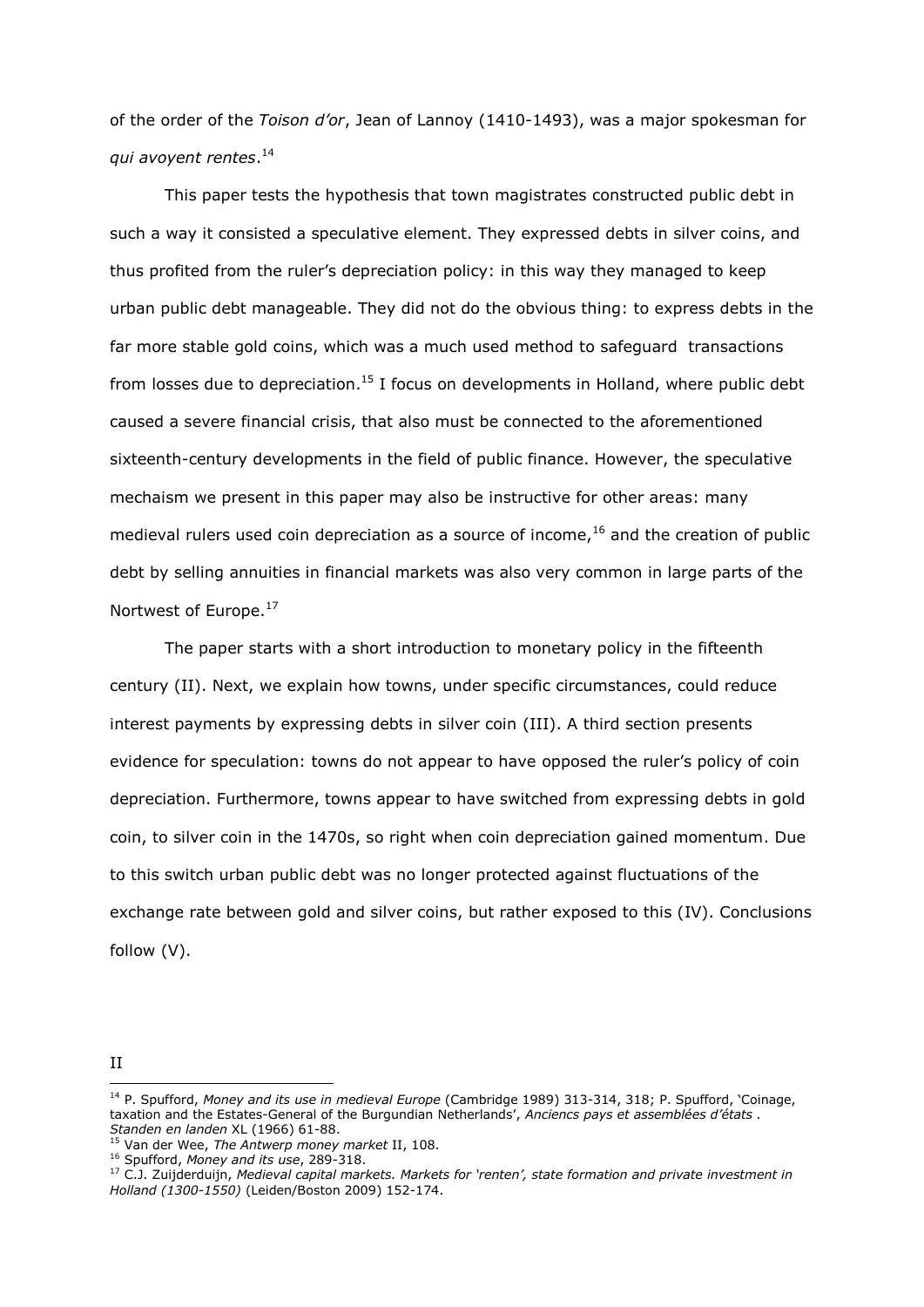In the late middle ages coinage was an important source of income for rulers: rulers levied a tax over coinage (in Holland this tax was called *sleischat*), they could temporarily alienate coinage<sup>18</sup>, and they could profit from coin manipulation.

For the counts of Holland, taxation of coinage was an important source of income since the fourteenth century.<sup>19</sup> However, for them to tax coinage, the counts had to make sure coins were produced in the mint. They therefore tried to ensure a steady supply of precious metals going to the mint, but since other rulers tried to achieve the same thing, competition for precious metals was fierce, in particular between the dukes of Burgundy (who were counts of Holland since 1433) and the kings of England. The arena was mainly the important wool staple of Calais: since the fourteenth century the dukes came with regulations aimed at preventing precious metals flowing to England via Calais. The English king Edward IV (1442-1483) in his turn tried to foster this flow of precious metals, as he could use these to finance the Wars of the Roses (1455-1485) and to protect the wool staple of Calais. Edward ordered that in Calais, buyers of English wool had to pay at least half of the purchase price in good English coin, or precious metals and not using financial instruments such as bills of exchange. His goal was to make sure at least half of levies on imports could be received in precious metals, which would go to the royal mint of Calais for remelting  $-$  allowing Edward to profit.<sup>20</sup>

Edward's monetary policy would go at the expense of duke Philip the Good of Burgundy (r. 1433-1467): 'good coin' and precious metals would flow to the mint of Calais, and ultimately contribute to Edward's revenues, while 'bad coin' with a low alloy would circulate in Philip's territories. Philips therefore reacted with a ban on imports of English cloth.<sup>21</sup> English cloth traders were forced to leave the important trading towns of Antwerp and Bergen-op-Zoom, and had to relocate to Utrecht, which was not yet under Burgundian rule. Only after Philip's death, in 1467, did this situation end: Charles the

<sup>18</sup> Spufford, *Monetary problems*, 144-145.

<sup>19</sup> Zuijderduijn, *Medieval capital markets,* 55; Bos-Rops, *Graven*, 34*.*

<sup>20</sup> Munro, *Wool, cloth and gold*, 158-160.

<sup>21</sup> Munro, *Wool, cloth and gold*, 163-164.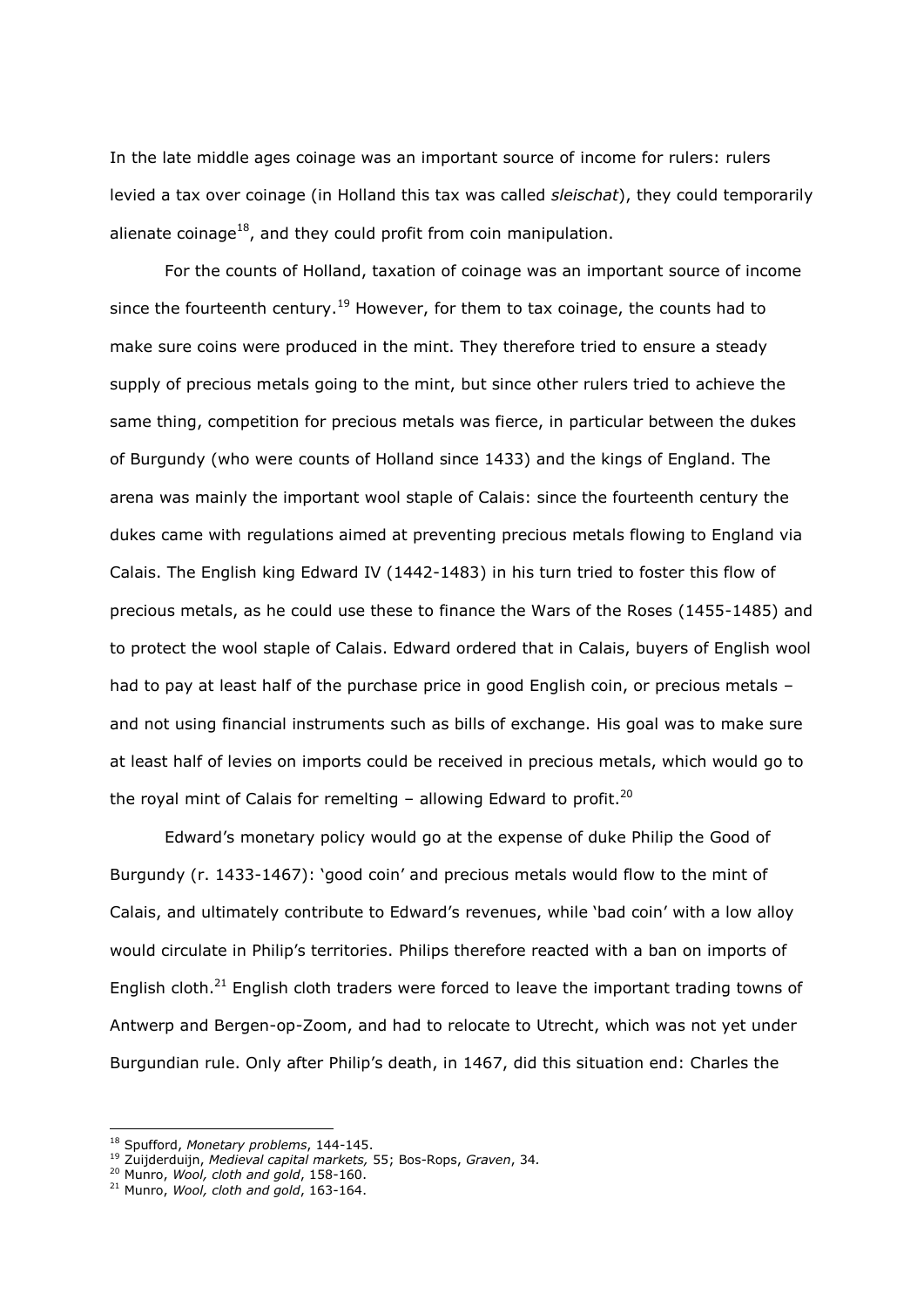Bold (1467-1477) improved the ties with Edward, and the latter abandoned his monetary policy in 1473, ending the period of 'bullionism' in Anglo-Burgundian relations.<sup>22</sup>

In spite of this 'bullionism', Philips reign was characterized by monetary stability: the duke abstained from coin manipulation. Perhaps this was in part due to the influence on monetary affairs the towns of Holland had acquired since the mid-fourteenth century.<sup>23</sup> Since Philip had succeeded countess Jacqueline of Bavaria in 1433, Holland experienced a period of coin stability, $24$  which ended under his successor Charles the Bold: he ordered his munt masters to gradually decrease the alloy of silver coins. This monetary policy was continued by Maximilianof Habsburg, who used coin manipulation to finance rising military expenses due to war with France, the revolt of the Felmish towns (1482-1485) and other revolts in the Low Countries (1488-1492).<sup>25</sup>

Mint manipulation affected the alloy of the Flemish groat, the most important silver coin of the Low Countries, which silver content was graduallt decreased between 1466-1489 (figure 1). This only came to an end in 1489: the silver content of the Flemish groat was brought back to the 1466 level. Of course, the gradual decline of the silver content before did not go unnoticed: merchants and money changers were quick to find out about this. As a result, the dukes of Burgundy had to adjust exchange rates between weakened silver coins and stable gold coins: the exchange rates of gold coins mounted, in particular in the 1480s.

<sup>22</sup> Munro, *Wool, cloth and gold*, 178.

<sup>23</sup> J.A.M.Y. Bos-Rops, *Graven op zoek naar geld. De inkomsten van de graven van Holland en Zeeland, 1389- 1433* (Hilversum 1993) 182-183.

<sup>24</sup> Spufford, *Money and its use*, 312-313.

<sup>25</sup> Spufford, *Monetary problems*, 141-142; Van Gelder, *De Nederlandse munten*, 59-60; Van Cauwenberghe, *Het vorstelijk domein,* 328-342.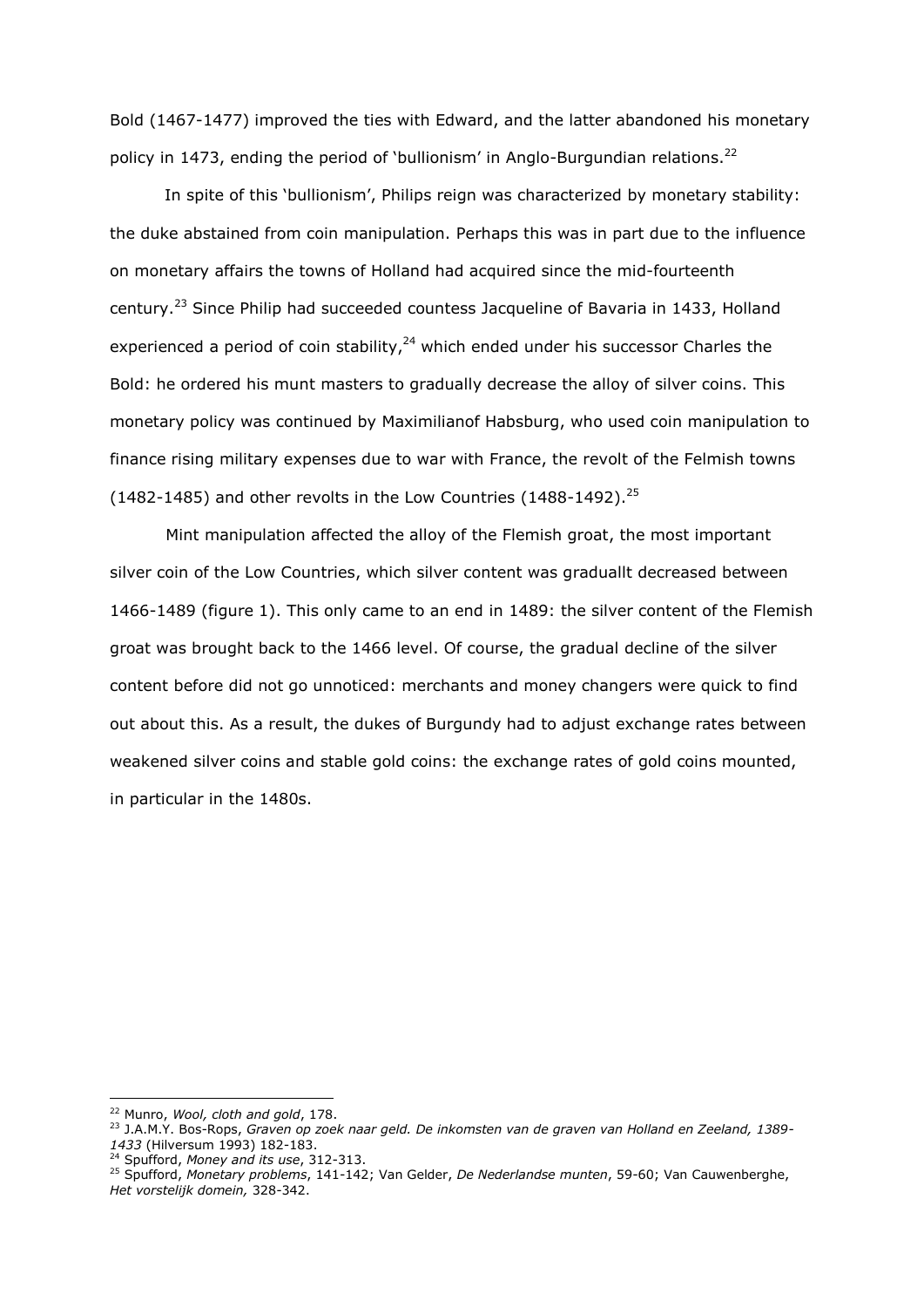

**Figure 1. Silver content Flemish groat 1434-1494**

Source: H.E. van Gelder en M. Hoc, *Les monnaies des Pays-Bas Bourgiugnions et Espagnols 1434-1713*  (Amsterdam 1960) 14, 20, 27, 38, 44, 49, 53, 54.

III

-

In the late middle ages the towns of Holland created public debt through annuity sales: these financial instruments allowed them to attract large sums of money. The towns sold life annuities (*lijfrenten*) to purchasers, who paid a principal to receive an annuity for the rest of his or her life. The annuity usually was c. 10% of the principal. A second financial instrument the towns sold, redeemable annuities (*losrenten*) were hereditary: annuities were paid to the purchaser, or his or her heirs, until the town redeemed the principal. The annuity uaually was 6,25% of the principal.<sup>26</sup>

Life annuities and redeemable annuities could be expressed in gold or silver coin. Gold coin offered the advantage of hardly ever being tampered with, $^{27}$  which is why many creditors and debtors decided to express transactions involving postponed payment

<sup>26</sup> Cf. surveys: M. van der Heijden, *Geldschieters van de stad. Financiële relaties tussen stad, burgers en overheden 1550-1650* (Amsterdam 2006)*;* Verloren van Themaat, *Oude Dordtse lijfrenten*; Kernkamp, *Vijftiende-eeuwse rentebrieven*.

<sup>27</sup> Van Gelder indicates that the gold guilder of Burgundy 'contained a constant quantity of gold' (Van Gelder, 'De muntpolitiek', 49; Van Gelder en Hoc, *Les monnaies*, 19, 36, 47. Cf. the stability of gold coins in the late middle ages: L. Fantacci, 'The dual currency system of Renaissance Europe', *Financial History Review* 15 (2008) 55-72, pp. 58-59.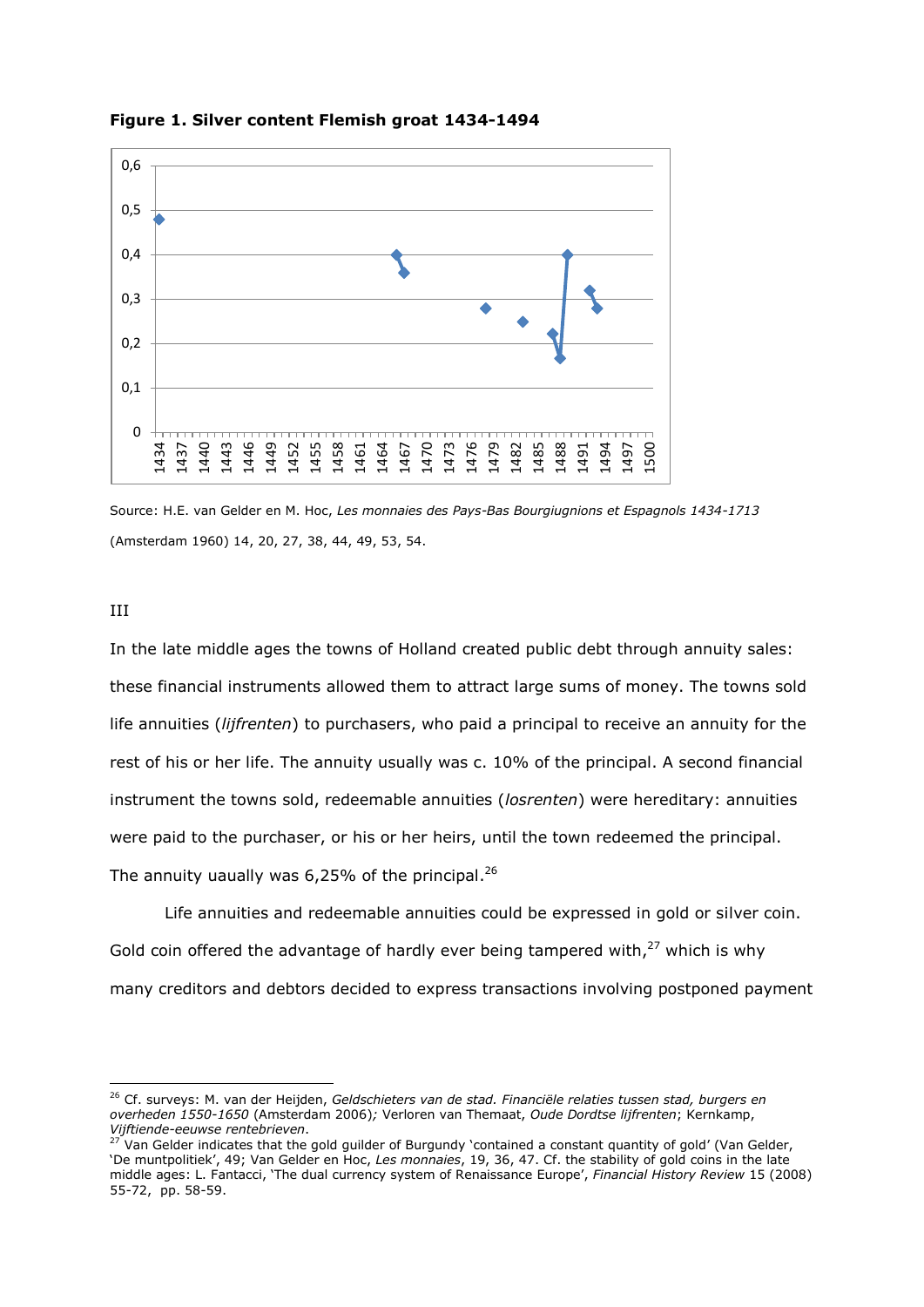in gold coin.<sup>28</sup> Stable gold coin thus helped participants in exchange to reduce the 'fundamental problem of exchange'.<sup>29</sup> However, during the period of coin debasement in the 1470s and 1480s, the towns of Holland decided to express their annuities in unstable silver coin. In doing so, they used moneys of account (*rekenmunten*): fictituous currencies used for accounting purposes, and to make dealing with silver coins less elaborate. Moneys of account were used within financial administrations, and did not exist as real currencies.<sup>30</sup>

There were two types of moneys of account: the first was a currency based on the Carolingian division 1 pound = 20 shillings = 240 pennies. Multiples of the *basismunt*  such as the *vlaamse groot*, were expressed in shillings and pounds. Thus, 12 *vlaamse groten* were one shilling, 240 *vlaamse groten* one pound. The second type was based on an existing coin. For our period the *Rijnse gulden* of 20 *stuivers* provides a good example: this money of account also existed as a real coin.<sup>31</sup> Initially the money of account *Rijnse gulden* and real coin *Rijnse gulden* had the same value (20 *stuivers*), but this changed due to depreciation of the silver coin. As a result, in 1489 there was a money of account *Rijnse gulden* of 20 *stuivers*, and a real coin worth 45 *stuivers* of Utrecht.<sup>32</sup>

The annuities the towns of Holland sold in the second half of the fifteenth century were usually expressed in *ponden Vlaamse groten*, a money of account that connected the annuities to the silver Flemish groat. However, when these annuities were purchased, or paid out by the towns, gold coins were used: annuities and annuity payments involved large sums that could not be paid out in hundreds of silver coins. This construction, whereby the principal was paid in gold coin, and the annuity was paid out in gold coin, but the contract was expressed in silver coin, exposed the participants in exchange to market risk. This construction can best be compared to a present-day contract where the

 $28$  Marsilje writes: 'thus payments were [by expressing them in gold coin] safeguarded against debasement of silver coin, which soared during the reign of the house of Bavaria' [1354-1433] (Marsilje, *Het financiële beleid*, 154 en 239). Cf. Van der Wee, *The Antwerp money market* II, 108; Stuurman, 'Met gelijke munt betalen', 22. <sup>29</sup> A. Greif, 'The fundamental problem of exchange: a research agenda in historical institutional analysis', *European review of economic history* 4 (2000) 251-284.

<sup>30</sup> H.E. van Gelder, 'Rekenmunt', in: E.J.A. van Beek (red.) *Encyclopedie van munten en bankbiljetten* (Alphen aan den Rijn 1986-2002) R31-R32.

<sup>31</sup> Cf. de opkomst van de Rijnse gulden als rekenmunt: Spufford, *Monetary problems*, 18-19.

<sup>32</sup> Van Gelder, 'Rekenmunt'.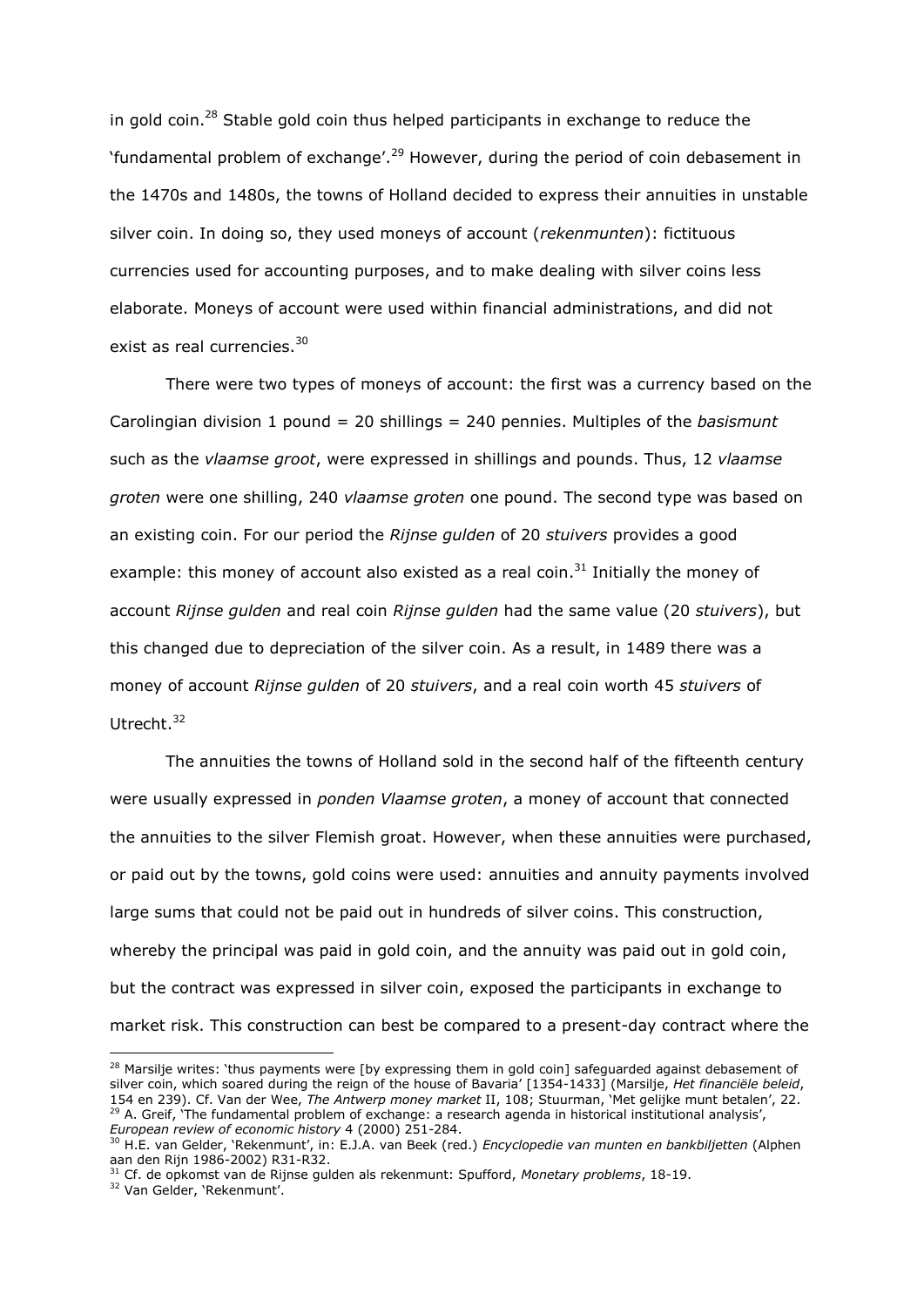creditor pays the principal in euros, the debtor pays interest in euros, but the contract is expressed in dollars. The result is both creditor and debtor being exposed to fluctuations in the exchange rate of euros/dollars.

In the fifteenth century the same applied to the exchange rate between gold and silver coins: since annuity payments were expressed in silver coin, but made in gold coin, in the event of debasement of silver coin towns could towns could do with decreasing payments in gold coin. Two examples may help clarify this:in the first, someone purchases an annuity with the town of Haarlem, in 1477. He pays a principal of 160 Rhenish guilders, and acquires an annuity of 10 Rhenish guilders. The parties agree to express the annuity in the Rhenish guilder, a stable gold coin. In this case, the debasement of silver coin does not affect the annuity payment: the town of Haarlem every year pays 10 Rhenish guilders.

In the second example, someone purchases an annuity with the town of Haarlem, in 1477. He pays a principal of 160 Rhenish guilders, and acquires an annuity of 10 Rhenish guilders. However, now both parties agree to express the annuity in a money of account that is linked to the Flemish groat – the contract mentions an annuity of 1,67 *ponden Vlaamse groten*. As long as the silver content of the Flmish groat declined, the town of Haarlem could suffice with paying the annuity with fewer gold coins. In 1489, shortly before the revaluation of silver coins, Haarlem could suffice with paying c. 7,5 Rhenish guilders – which means the creditor lost 2,5 Rhenish guilders per annum.

The consequences this had for Haarlem's public debt, between 1466 and 1500, are depicted in figure 2. The town 'borrowed' money by selling life annuities and redeemable annuities: these were the financial instruments used most often to attract large funds. Life annuities were purchased by a creditor, who paid for an annuity that was paid for the remainder of his or her lifetime. The annuity usually was c. 10% of the principal. Redeemable annuities were hereditary, and to be paid until the debtor had repaid the principal. The annuity usually was 6,25% of the principal.<sup>33</sup>

<sup>33</sup> Cf. a more elbaorate survey: M. van der Heijden, *Geldschieters van de stad. Financiële relaties tussen stad, burgers en overheden, 1550-1650* (Amsterdam 2006) 24-26; J. Hanus, *Tussen stad en eigen gewin. Stadsfinanciën, renteniers en kredietmarkten in 's-Hertogenbosch (begin zestiende eeuw)* (Amsterdam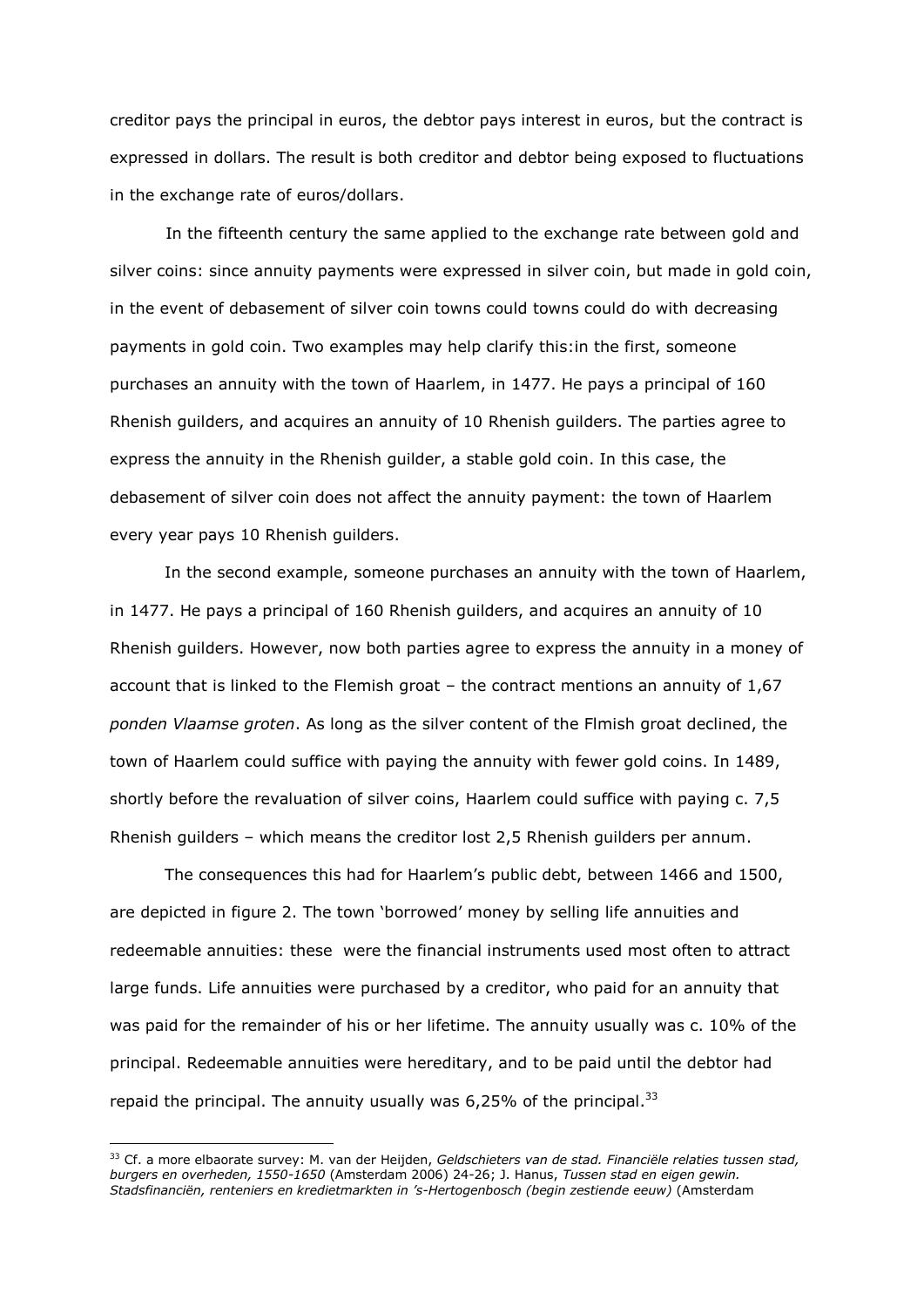Figure 2 shows three elements: first the estimated total public debt of the town of Haarlem. This consisted of life annuities and redeemable annuities the town was due to pay every year. We should point out, however, that figure 2 presents a scenario based on the data of Haarlem's annuity sales between 1466 and 1500. A few elements were not taken into account: annuities sold before  $1466<sup>34</sup>$  and annuities sold after 1466, but terminated before 1500 – life annuities due to the passing away of creditors, redeemable annuities due to the town repaying the principal (which did not happen very often) – the line is therefore tentative.

Following this scenarion, a first line expresses what would have happened were all annuities expressed in gold coin. A second line expresses what would have happened were all annuities expressed in silver coin, and subject to debasement. Both scenarios do not differ much until 1482. Between 1483 and 1489 this changes: in case Haarlem had linked its public debt to silver coin, the town profited from the ruler's monetary policy. The difference between the gold and silver coin scenario was at a maximum of 12.000 lb. Hollands in 1489 – as also becomes evident from figure 3, showing the development of the difference between both scenarios. Using a silver coin scenarion, Haarlem was able to reduce its expenses, as becomes clear from line three in figure 3, giving the total revenues of Haarlem, excluding 'borrowing' by selling new annuities. Those of Haarlem thus could reduce annuity payments by expressing life annuities and redeemable annuities in silver coin and moreover: in the silver coin scenario annual payments even decline after 1485, even though the town continued to sell annuities for several years.

As soon as Maximilian decided to increase the content of silver coin, in 1489, to the level of  $1466$ ,<sup>35</sup> those of Haarlem no longer profited from favourable exchange rates: in 1490 the town paid 44.000 lb. Hollands for annuities, while this had been less than 22.000 lb. Hollands a year before. Since at that point already the town lost half of its

l

<sup>2007)14-16;</sup> L.M. Verloren van Themaat, 'Geschiedenis van de lijfrente', in: L.M. Verloren van Themaat et al (red.), *Oude Dordtse lijfrenten. Stedelijke financiering in de vijftiende eeuw* (Amsterdam 1985) 7-15. The public debt that existed before 1466 was probably quite modest: between c. 1435 and c. 1466 the towns

of Holland were hardly active in financial markets, and gradually managed to reduce the number of annuities they owed (Zuijderduijn, *Medieval capital markets*, 152-168).

<sup>&</sup>lt;sup>35</sup> According to Van Gelder Maximilian's main motive was this: after subpressing the reveolt of the towns of Flanders, and the end of the war with France, in 1489, the ruler's financial situation improved, so he could abandon his debasement policy (Van Gelder, 'De muntpolitiek', 48-49).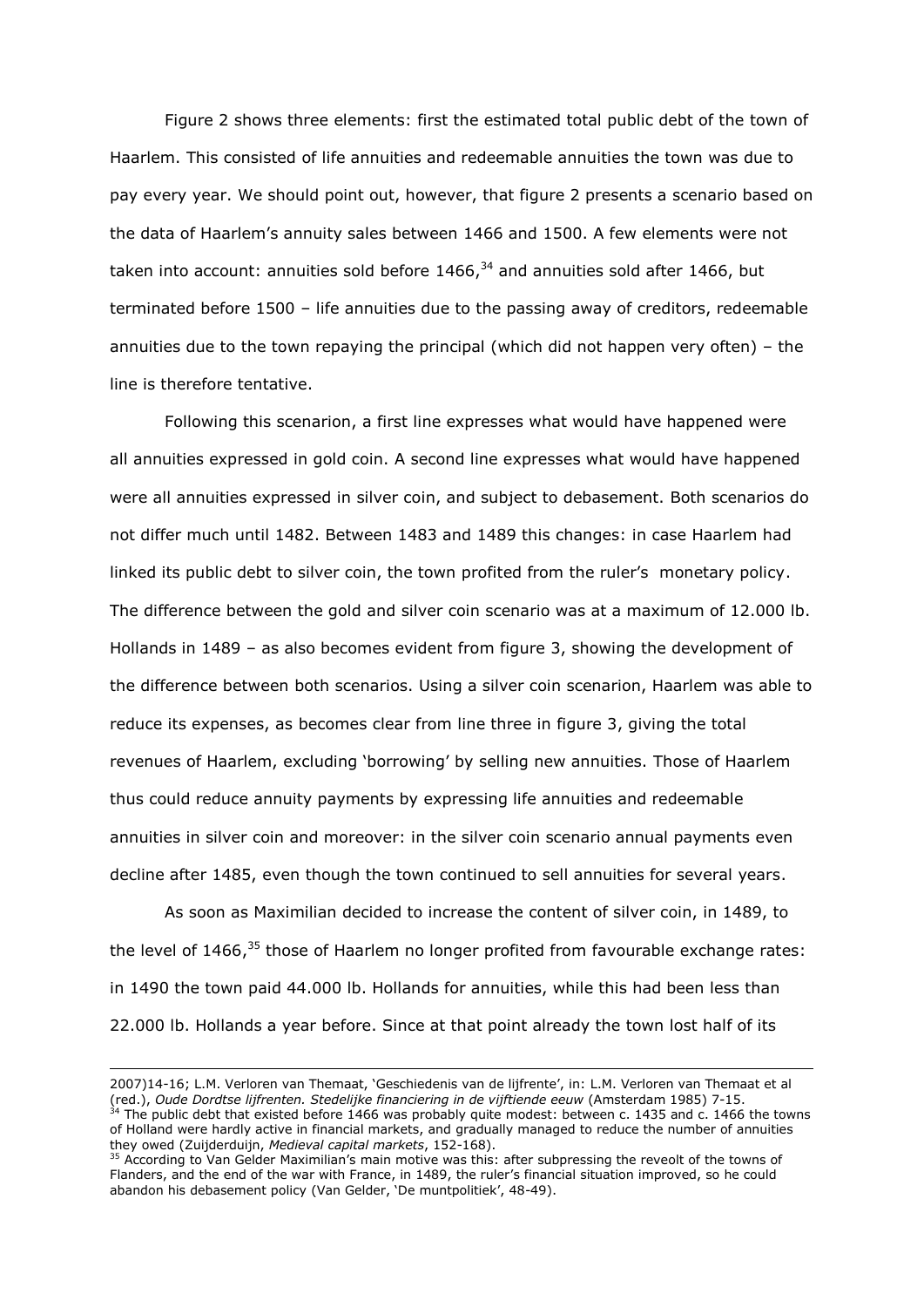revenues on annuity payments, a doubling of these expenses amounted to a disaster.<sup>36</sup> Not only towns were confronted with an unpleasant surpise: others that had made transactions involving postponed payments – rents, loans, downpayments etc. Debtors who had made transactions for an amount expressed in silver coin had to pay more after the mint ordinance of 1489; creditors, on the other hand, profited.

This may raise questions about financial expertise, first of all among town magistrates. They caused the towns of Holland to enter a demolition course, creating a large public debt that would become unsustainable in the event of a revaluation, such as that of 1489. It is difficult to imagine experienced town magistrates, usually themselves active in trade and industries, did not see this risk. And with repect to annuity buyers: were they tricked by the towns? This may be true for part of the annuity buyers, but the majority of them came from the political and economic elite – and they too surely would have known a thing or two about finance?<sup>37</sup> It may have simply been the case that annuity buyers took the risk of fluctuations in the exchange rate: in practice coins were repeatedly revalued and devalued, which means during some periods they received less than anticipated, and during others more.<sup>38</sup>

<sup>36</sup> Zuijderduijn, *Medieval capital markets*, 152-168.

<sup>37</sup> M. Boone, *Geld en macht. De Gentse stadsfinanciën en de Bourgondische staatsvorming (1384-1453)* (Gent 1990); Tracy, *A financial revolution*.

<sup>&</sup>lt;sup>38</sup> Drelichmann and Voth recently suggested that the creditors of Philip II agreed to temporary defaults, because they knew that their investments would be profitable in the long run (M. Drelichman en H.-J. Voth, 'Serial defaults, serial profits: returns to sovereign lending in habsburg Spain, 1566-1600', *Explorations in Economic History* 48 (2011) 1-19).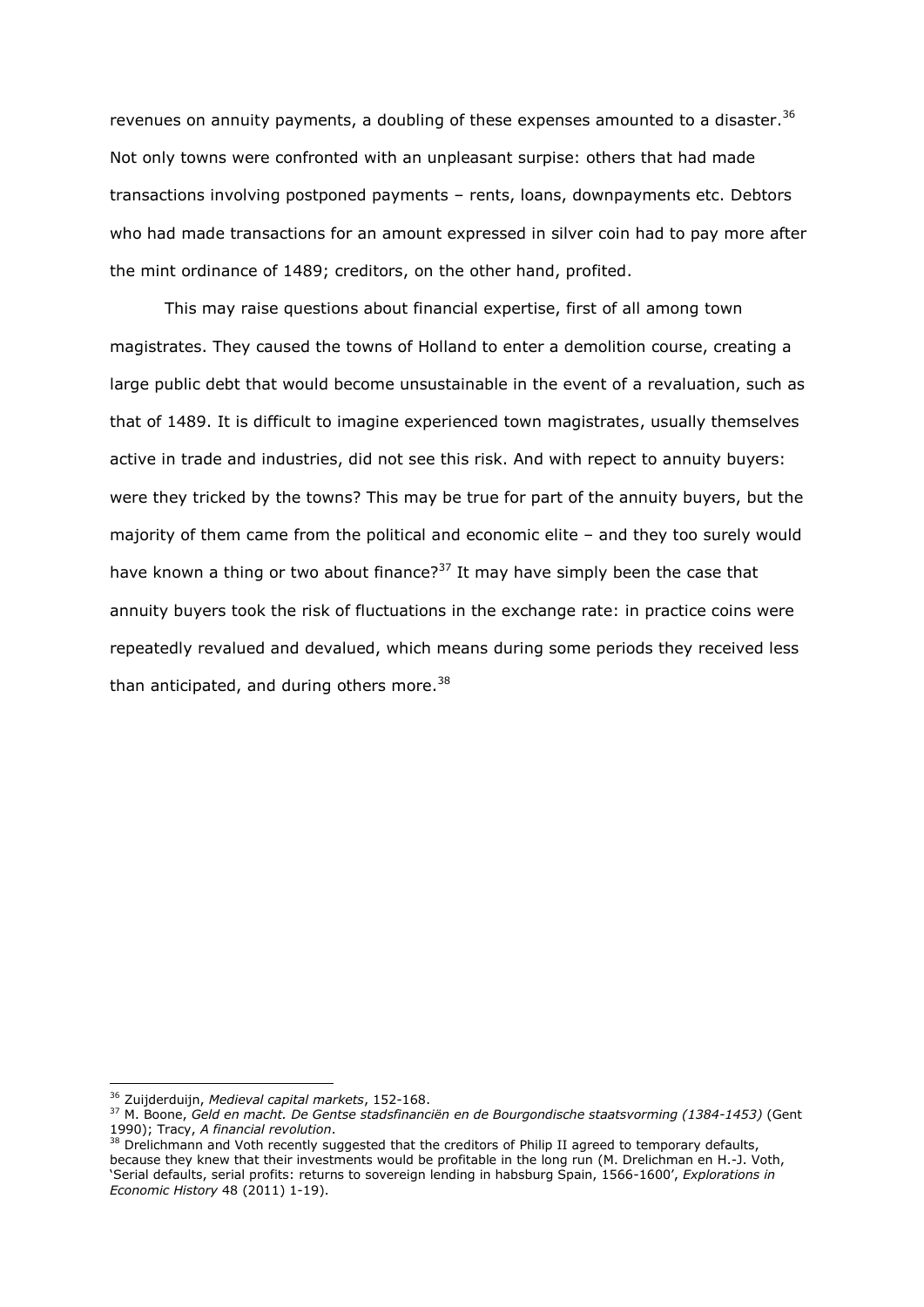



**Hollands)**

Source: J.C. van Loenen, 'De rente-last van Haarlem in de vijftiende eeuw' (unpublished manuscript, available in Noordhollands archief Haarlem).

The figure shows two scenarios, based on annuity sales by the town of Haarlem between 1466-1500. The scenarios show annual annuity payments based on the following assumptions a) the life annuities and redeemable annuities sold in this period were not terminated or redeemed b) All annuities sold in this period were linked to silver coin. The objective of the figure is not to give a precise reconstruction of the annuities Haarlem was due (we lack the evidence to do such a thing) but to show broadly the effects of of the mechanism we discuss in this paper.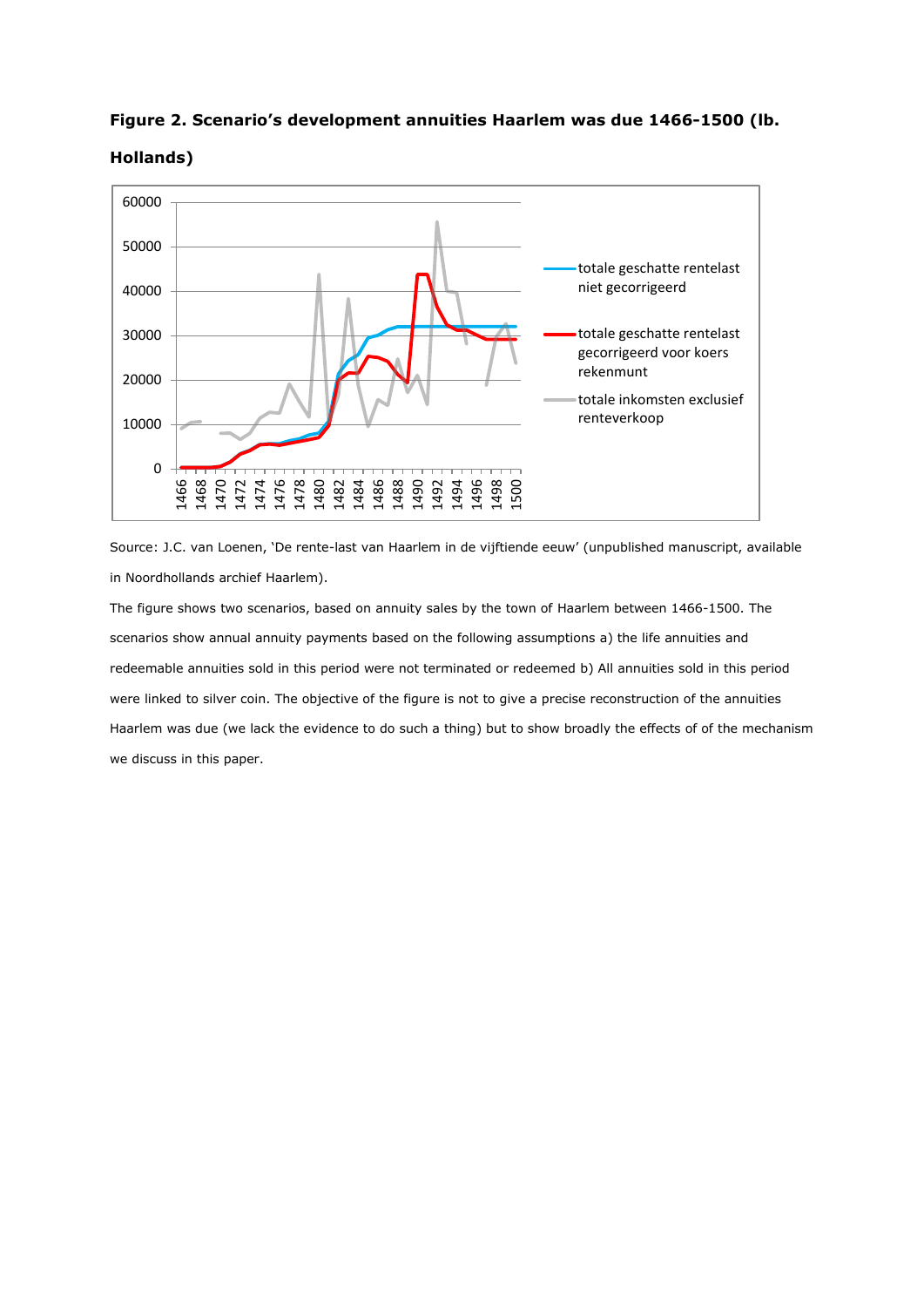**Figuur 3. 'Reductions' gained by Haarlem acoording to scenario's in figure 2 (lb. Hollands)**



Source: see figure 2.

#### IV

Jan Marsilje, an expert of late-medieval urban finance, characterized the growth of public debt in the second half of the fifteenth century as absurd. The mechanism described earlier may help us understand this absurdity: it rediced annuity payments, causing urban finance to remain in order – albeit using a financial trick. Towns could continue paying annuities for a relatively long time, and maintained their creditworthiness, allowing them to continue selling renten for a relatively long time as well.

Was this a strategy used by town magistrates to extend the urban budget? Or to put it another way: did town magistrates use the ruler's monetary policy, by speculating on ongoing debasement? Two elements may iluminate this issue: attempts by towns to stop debasements, and the linking of annuity contracts to gold and silver coin.

Let us first of all take a look at the towns' reactions to the rulers' monetary policy: what did town magistrates think of this? Did they discuss the issue during meetings of the representative council, the *Staten van Holland*? Unfortunately, little is known about how often 'monetary policy' was on the agenda: the data of the historian Henk Kokken,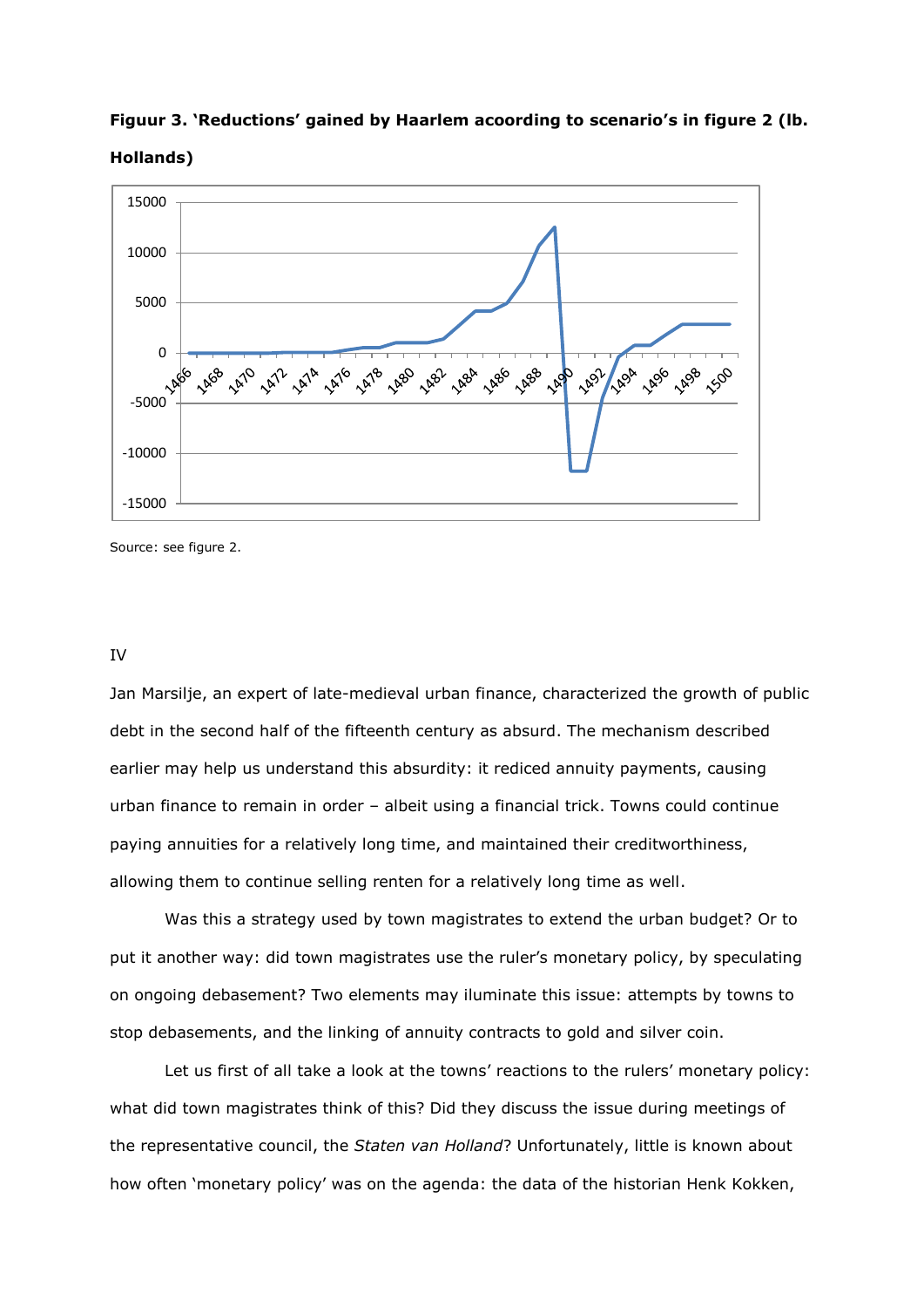who studied the representative council in this period, do not allow for singling out coinage as a fiercely debated topic among the towns of Holland.<sup>39</sup>

A look at the situation in Flanders may be instructive though. Earlier we mentioned Wim Blockmans' conclusion that, during the debasements, the towns of Flanders did not really show much of an interest in monetary policy. This is remarkable because towns usually favoured good economic institutions, such as stable coinage.<sup>40</sup> For example, in the first half of the fifteenth century we see the towns frequently, and succesfully, interfering in monetary affairs. For this influence they paid a price: the towns 'paid' the ruler to abstain from debasement, for instance by agreeing to the latters requests for taxation. Back then urban influence on monetary affairs was so strong that declaration of new mint ordinances often depended on the fiat of the towns in the Estates General and Provincial Estates. 41

In the second half of the fifteenth century towns no longer managed to exert much influence on monetary affairs, causing the debasement. It is possible to single out a few reasons for this. The first is straightforward: it was not always possible to influence the rulers' monetary policy. Sometimes the latter decided on monetary affairs without allowing the towns a say in this, such as happened in  $1474<sup>42</sup>$  But on the other hand we see only few urban attempts to put a stop to debasement.<sup>43</sup> In heavily commercialized monetary affairs hardly featured on the agenda of the Estates between 1477 and 1488, only 20 times, or on average 1,7 times per year. Figure 4 shows that monetary affairs were much more often discussed before and after – over the period 1385-1506 on average five times per year. Also when we look at 'monetary policy' compared to other issues, such as internal and external affairs, finance, defence, trade, industries, justice, the period 1477-1488 is a low: 'monetary policy' amounted to 4,95% of all topics discussed, while over the period 1385-1506 this was 10,00%. After 1488 we witness an

<sup>42</sup> Kokken, *Steden en Staten*, 258.

<sup>39</sup> Kokken, *Steden en Staten*, 257-261. Kokken classified negotiations about coinage, together with numerous other topics, as 'trade'.

<sup>40</sup> Spufford, *Monetary problems*, 151; Marsilje, *Het financiële beleid*, 155-156.

<sup>41</sup> The influence of the estates general and provincial estates on monetary issues has been discussed in: Peter Spufford: P. Spufford, 'Coinage, taxation and the Estates-General of the Burgundian Netherlands', *Anciencs pays et assemblées d'états . Standen en landen* XL (1966) 61-88.

<sup>43</sup> One of the scarce attempts is visible in the *Groot Privilege* of 1477, when the towns tried to gain a say in monetary policy (Kokken, *Steden en Staten*, 258-260).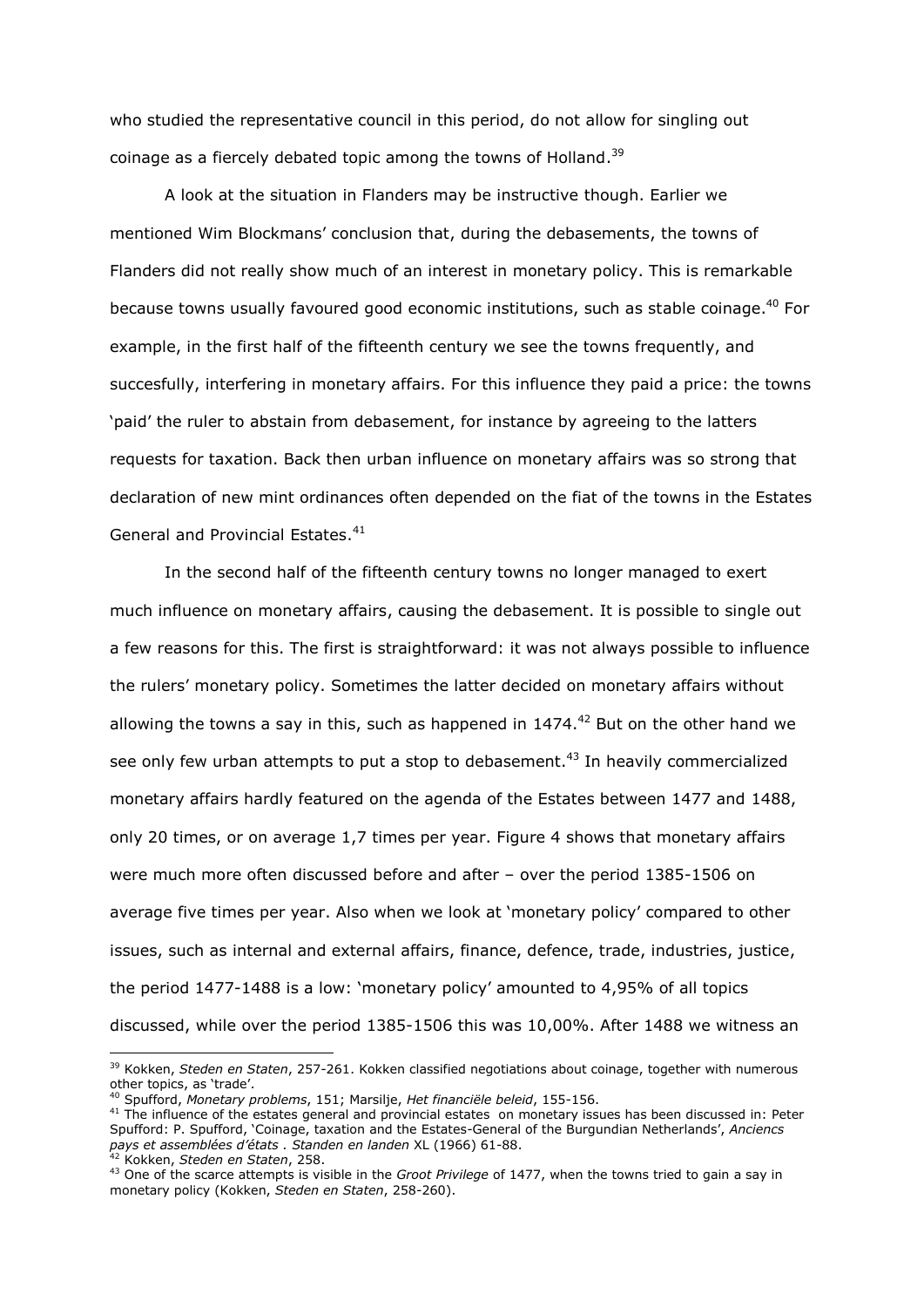increase to 4,8 per year between 1488 and 1492. This increase was probably caused by the enormous problems the revaluation of the silver coin, in 1489; this did not have anything to do with the prior devaluation.

To be sure: the moderate interest the towns of Flanders displayed was not caused by the Revolt of the towns of Flanders (1482-1485): between 1477 and 1488 Blockmans still counted 294 meetings of the Estates of Flanders, on average 26,7 per year (to compare: between 1385-1506 there were 4055 meetings, on average 36,0 per year). $44$ We interpret the limited interest in putting a stop to debasement as the result of the 'incentives' coming from the large public debt the towns of Flanders , such as Ghent, had created since 1453?<sup>45</sup> Surely, the towns did not want to further their own demise by opposing the debasement policy that allowed them some much-needed breathing space; this must be why they kept silent time and again, not protesting continuous debasements of silver coin.

<sup>44</sup> Blockmans, *De volksvertegenwoordiging*, 545.

<sup>45</sup> Cf. the increasing public debt of Ghent after the *Vrede van Gavere* (1453): Ryckbosch, 'Stedelijk initiatief of hertogelijke repressie?', 19-24 and especially figure 2.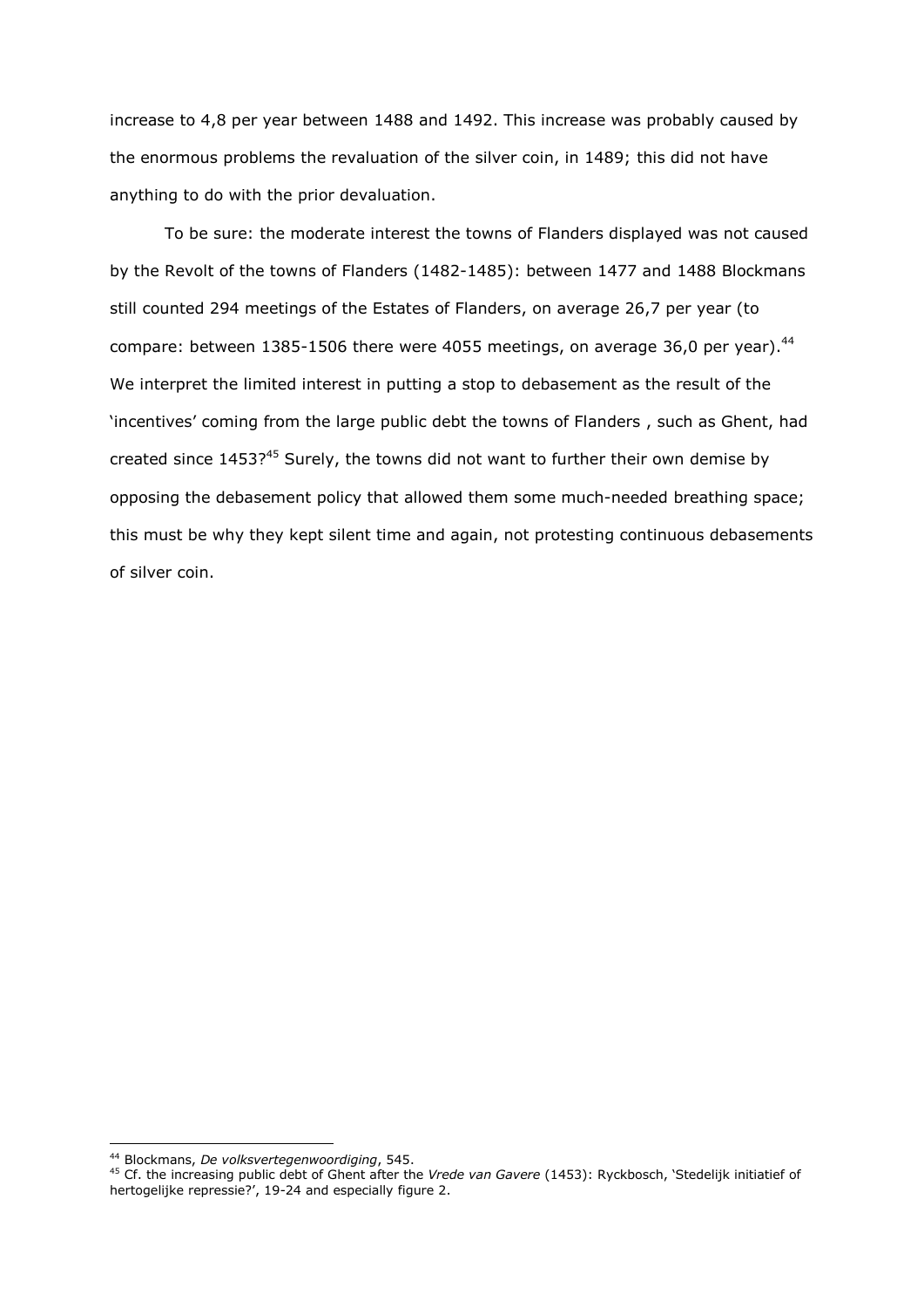

**Figure 4. Meetings about monetary policy of the Estates of Flanders, 1385-1506**

Bron: Blockmans, *De volksvertegenwoordiging*, 545.

The line indicates the average number of meeting where monetary policy was discussed, during eleven periods. The columns give the share of the topics 'monetary policy' 'of the total number of topics. The periods are based on the typology Blockmans used.

The political actions of the towns of Flanders are in line with the hypothesis of town magistrates speculating on ongoing debasement of silver coin. However, speculation implies a conscious choice: in this case a choice linking public debt to silver coin, and thus expose annuity payments to fluctuations in the exchange rate, and refraining from linking public debt to stable gold coin. The latter was a well-known technique that was frequently used in the late middle ages, as becomes evident from data collected in the appendix. These data are based on the sample of fifteenth-century annuity contracts sold by towns in the Northern Low Countries, and edited by J.H. Kernkamp.<sup>46</sup> Until the 1470s towns expressed annuities in gold coin, thus safeguarding these transactions against fluctuations in the exchange rate. After this, we see a gradual shift: the towns of Leiden, Amsterdam and Schiedam began issuing annuities expressed in silver coin. The same is true for Dordrecht, examined by Verloren van Themaat et al: in the 1470s we observe a

<sup>-</sup><sup>46</sup> J.H. Kernkamp (red.), *Vijftiende-eeuwse rentebrieven van Noordnederlandse steden* (Groningen 1961).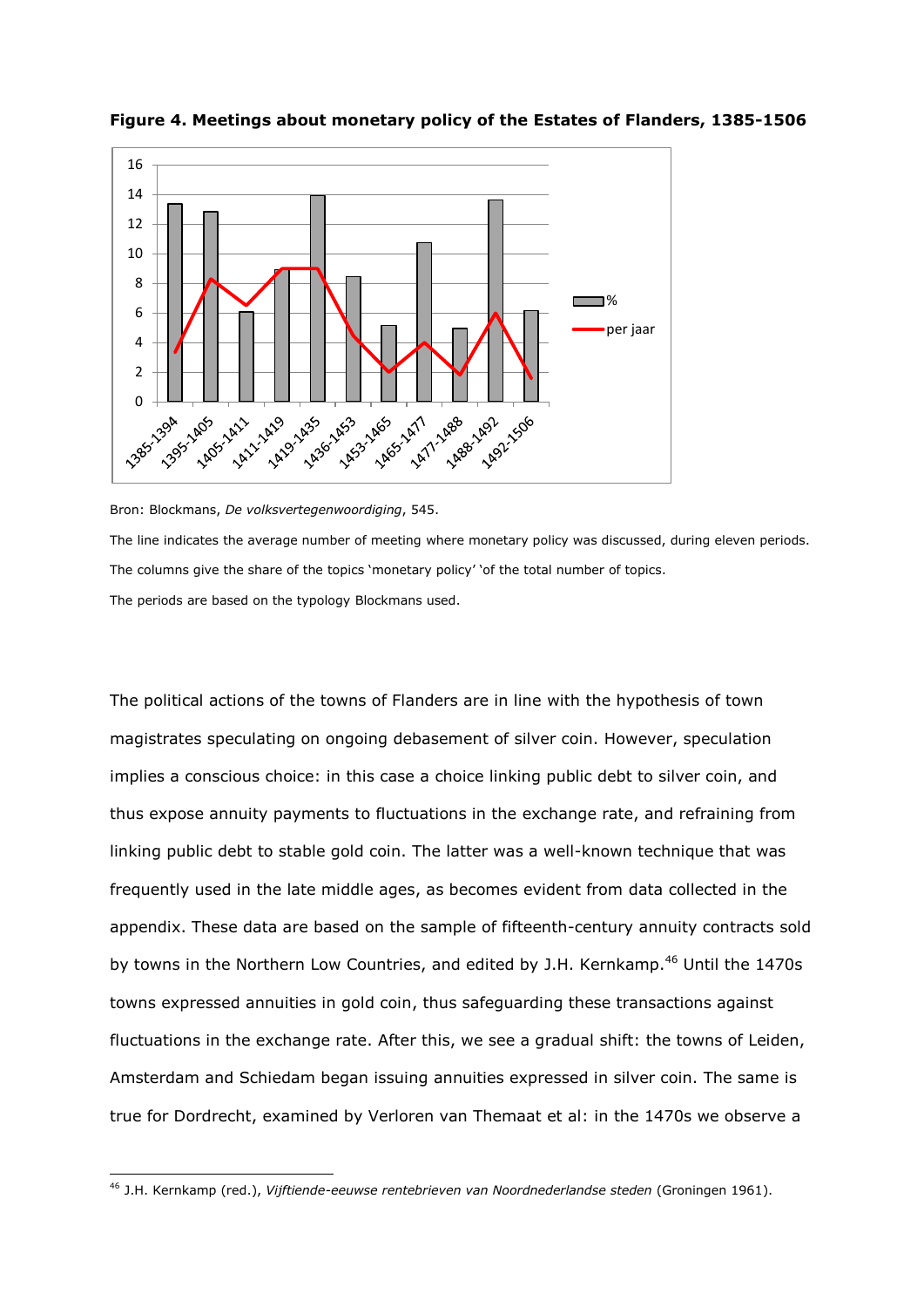shift to silver coin.<sup>47</sup> Jan Marsilje saw the same development in Leiden, concluding that in the second half of the fifteenth century the town switched from gold to silver coin in the annuity contracts.<sup>48</sup>

Why do we observe this shift at the time of ongoing debasement of silver coin? The most straightforward explanation is tot hink that towns anticipated on the rulers' monetary policy. Such speculation would also explain why we do not see a linear development in the use of either silver or gold coin over time: it rather seems that towns decided for either one based on circumstances. To give some examples: in the fourteenth century annuity contracts were linked to silver coin.<sup>49</sup> From the beginning of the fifteenth century they were expressed in gold coin.<sup>50</sup> Next we again observe a return to silver  $-$  as is indicated in the appendix. Finally, after 1489 Schiedam and Dordrecht continued to issue annuities linked to silver coin: $51$  did they speculate that after the revaluation of 1489, they had entered a new era of continuous debasement?

Finally, it is useful to look at the coin revaluation of 1489: the ruler, Maximilian, did lend hist towns a helping hand. The decree ordering the revaluation did contain a transitional arrangement for annuities and other obligations contracted since 1487 because the ruler recognized the revaluation would cause enormous problems.<sup>52</sup> However, as soon as it turned out this arrangement did not suffice, Maximilian granted many towns a moratorium. As a result, the people that had invested in annuities ultimately paid the price: they had to wait for their annuities, or had to agree with reduced annuity payments. The construction ruler and towns agreed to may therefore be considered as strategic default: well-timed reneging with limited consequences.<sup>53</sup> Usually rulers opted for strategic default, but it is imaginable that towns followed suit as soon as they became important intermediaries between ruler and financial market.

<sup>47</sup> Verloren van Themaat, *Oude Dordtse lijfrenten*, 123-127.

<sup>&</sup>lt;sup>48</sup> Marsilie blames 'a gradual growth of the practice of relating financial obligations directly or indirectly to silver'. (Marsilje, *Het financiële beleid*, 240-242, 247).

<sup>49</sup> Cf. various examples: H. Vangassen, *Bouwstoffen tot de historische taalgeografie van het Nederlands. Noordhollandse charters* (Brussel 1964) 12-17.

<sup>50</sup> Cf. various examples: Vangassen, *Bouwstoffen*, 166-167.

<sup>51</sup> Schiedam: appendix; Dordrecht: Verloren, *Oude Dordtse lijfrenten*, 125-126.

<sup>52</sup> Groustra-Werdekker, *De muntordonnantie van 1489*, 72-73; Stuurman, 'Met gelijke munt betalen', 3-4.

<sup>53</sup> Cf. *strategic default*: Y. Barzel, 'Confiscation by the ruler: the rise and fall of Jewish lending in the Middle Ages, *The Journal of Law and Economics* 35 (1992) 1-14; J.M. Veitch, 'Repudiations and confiscations by the medieval state' *Journal of Economic History* 46 (1986) 31-36.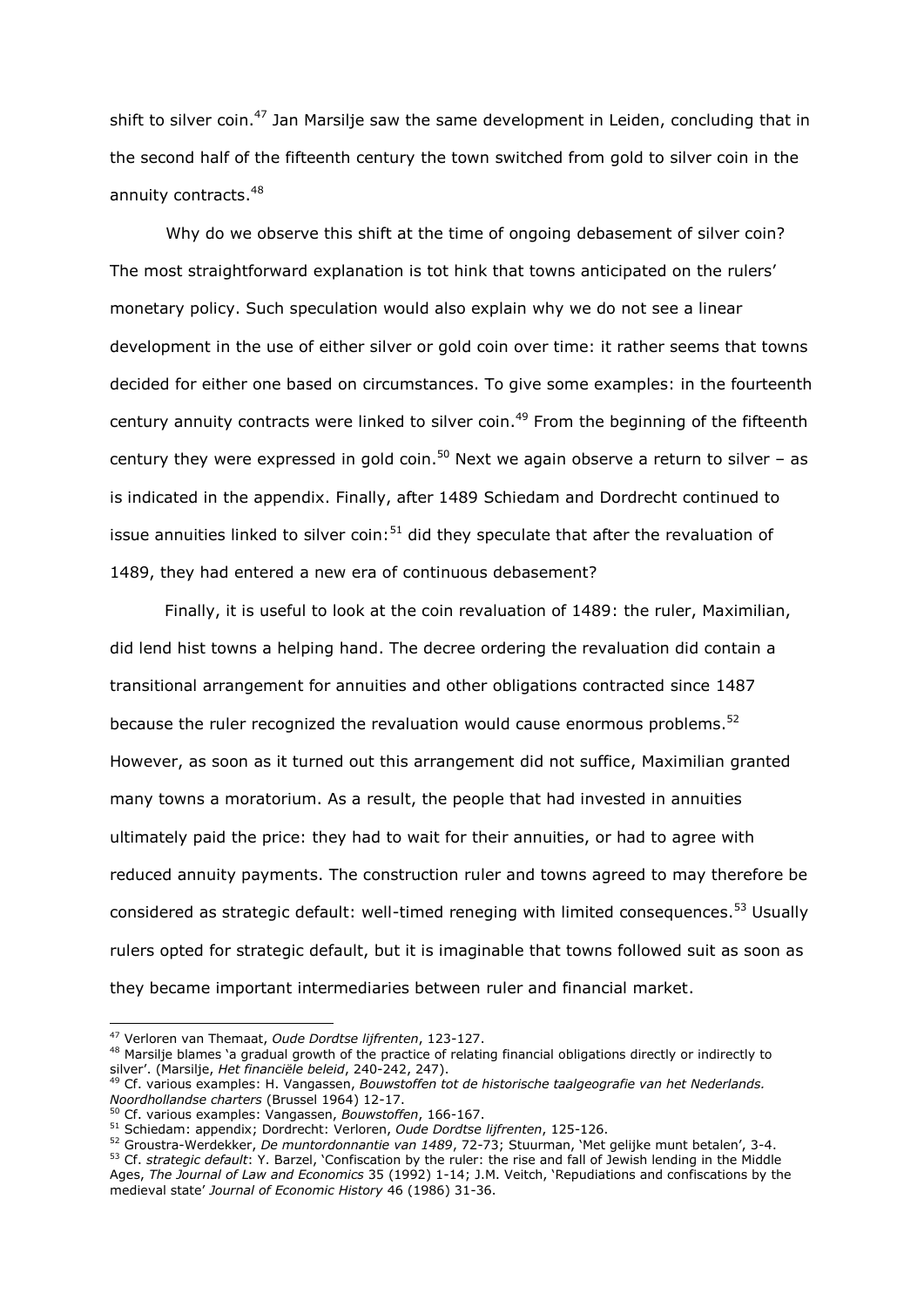In this paper we formulated the hypothesis that the towns of Holland speculated on ongoing debasement of silver coin. We have demonstrated how towns could profit from this, by expressing their public debt in silver coin: this reduced their annuity payments. This technique allowed towns some much-needed breathing space in a financially difficult period, and even allowed towns to prolong 'borrowing' in financial markets – perhaps it even invited town magistrates to do so. The towering – and absurd – public debts the towns created must in part be understood as the result of this mechanism.

The towns hardly resisted against coin debasement: during meetings of the Estates of Flanders coinage was hardly discussed – even in the 1470s and 1480s when debasement soared. It seems what we observe is a 'lock-in effect', where the public interest gained the upper hand: town magistrates realized that continuation of the rulers' monetary policy was beneficial for the town's treasure chest. Putting a halt to debasement would increase pressure on urban finances, revaluation amounted to a disaster. As a result, town magistrates could no longer support the private interest: a stable coin, to be obtained by opposing the rulers' monetary policy. In the late fifteenth century such opposition therefore did not come from town magistrates, but from nobility and clergy.

Considering this lack of opposition, town magistrates apparently knew very well what was at stake. As long as the towns did not oppose the rulers' monetary policy, they stood a good chance of continuing debasement, allowing them to profit from expressing annuities in silver coin. As we have seen, towns did not decide to reorganize their public debt, by expressing newly-issued annuities in gold coin, and thus to prevent future problems. This suggests that town magistrates, spurred on by financial demands of the rulers, preferred a short-term policy, speculating on ongoing coin debasement. Perhaps they even anticipated a transitional arrangement in the event of a revaluation – after all,

V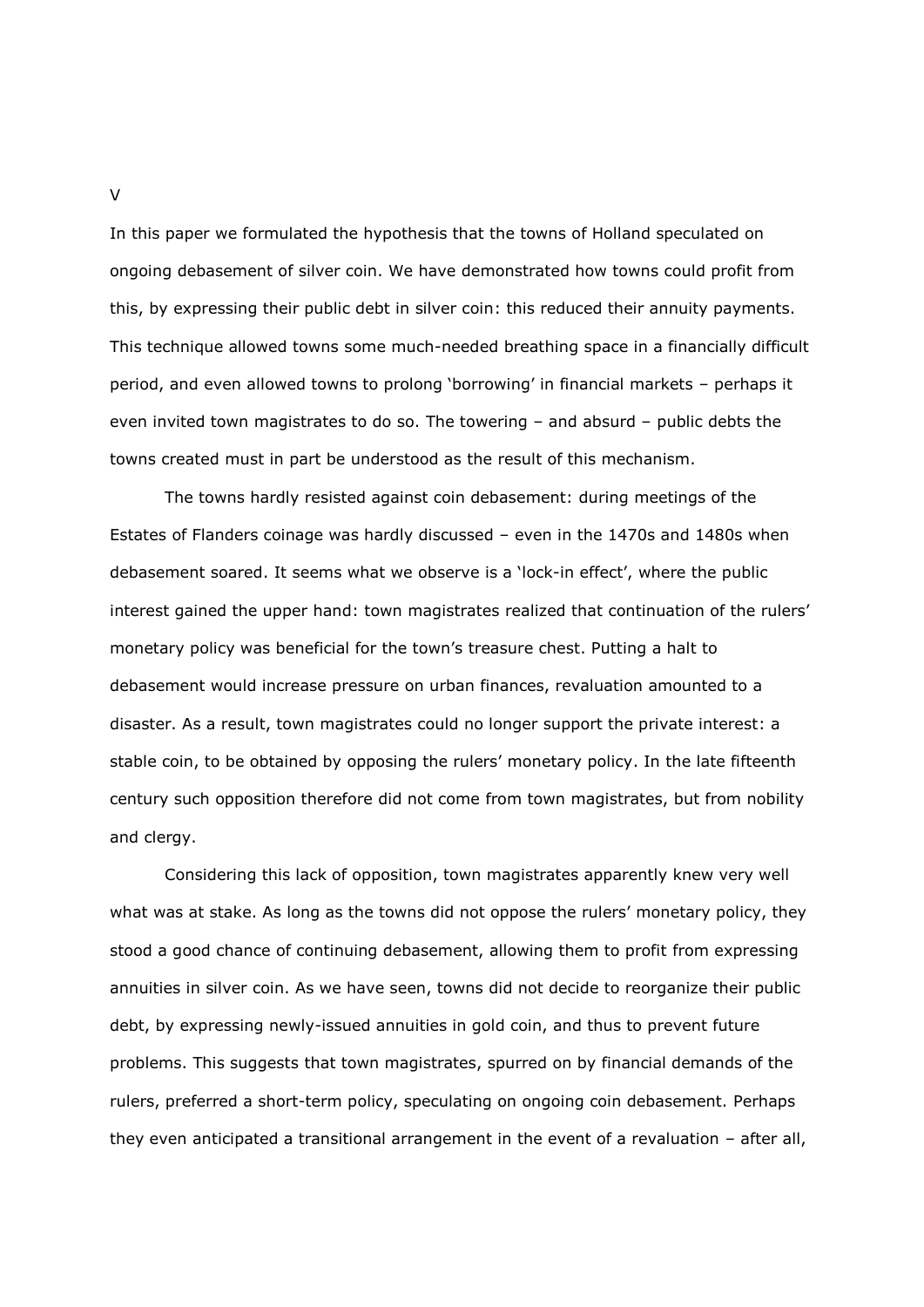for the rulers the towns were too important financial intermediaries to allow them to collapse.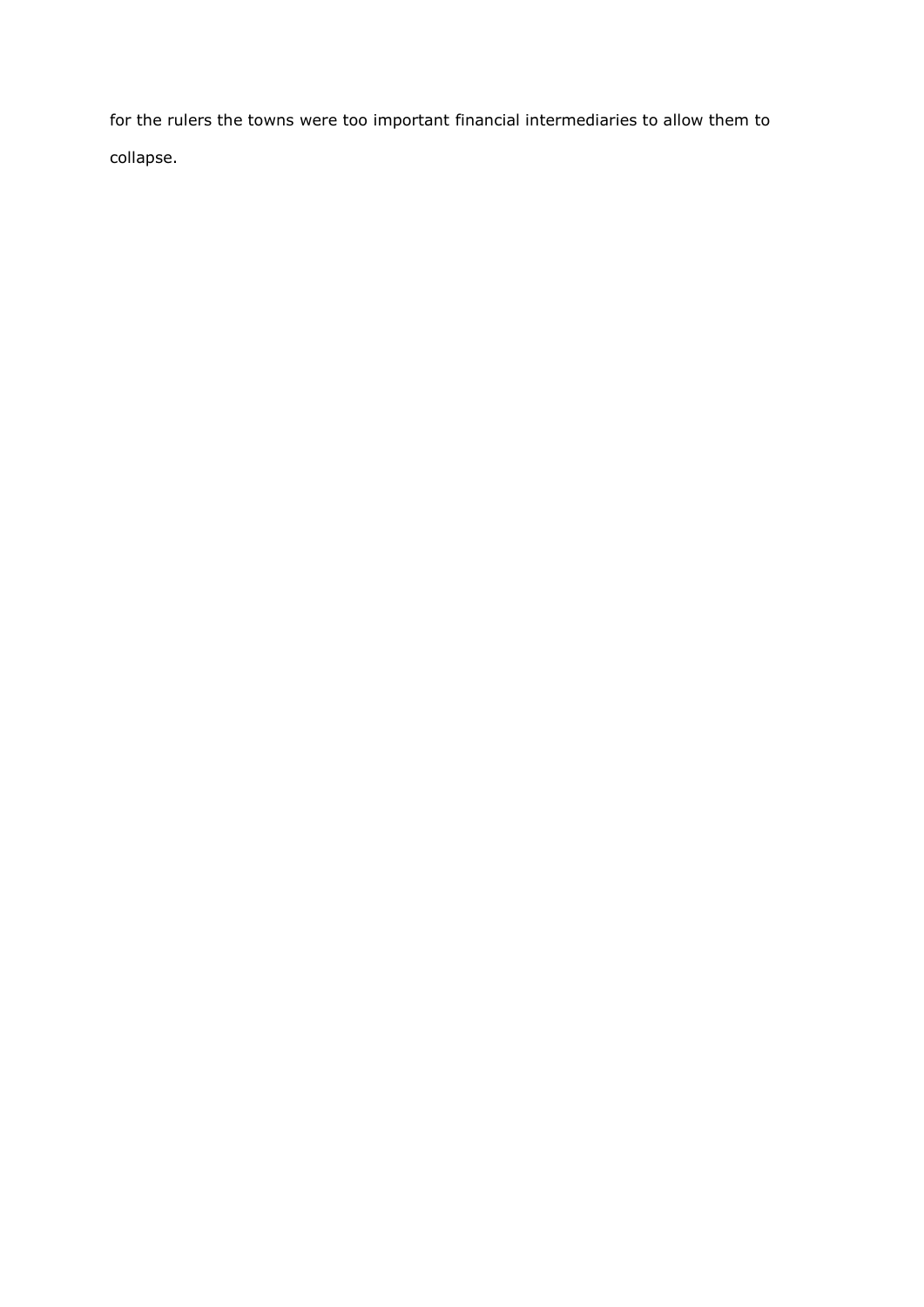# Appendix. Payment techniques annuities fifteenth century

| Year | Town      | Payment                     | Gold/silver |
|------|-----------|-----------------------------|-------------|
| 1402 | Haarlem   | 40 gouden Gentsche          | Gold        |
|      |           | nobel                       |             |
| 1408 | Leiden    | 7 1/2 Engelse nobelen       | Gold        |
| 1435 | Utrecht   | 3 lb. 6 s. 8 p. 'alse       | Gold        |
|      |           | enen Wilhelmus              |             |
|      |           | Hollantse schilt laetst     |             |
|      |           | tot Dordrecht               |             |
|      |           | geslegen voir vier          |             |
|      |           | pont gerekent'              |             |
| 1458 | Utrecht   | 100 pont gelts 'alse        | Gold        |
|      |           | enen overlansche            |             |
|      |           | Rijnschen gulden voir       |             |
|      |           | deser tijt gemunt           |             |
|      |           | ende geslagen voir          |             |
|      |           | vijff pont gerekent'        |             |
| 1464 | Amsterdam | 20 guede goudene            | Gold        |
|      |           | <b>Gwilhelmus Hollantse</b> |             |
|      |           | schilden lest               |             |
|      |           | tDordrecht geslagen,        |             |
|      |           | joff payment dat also       |             |
|      |           | guet is'                    |             |
| 1472 | Amsterdam | 33 guede goudene            | Gold        |
|      |           | overlantse coirvorste       |             |
|      |           | Rhijnsche guldene of        |             |
|      |           | payment also guet           |             |
| 1472 | Leiden    | 7 gouden Rijnse             | Gold        |